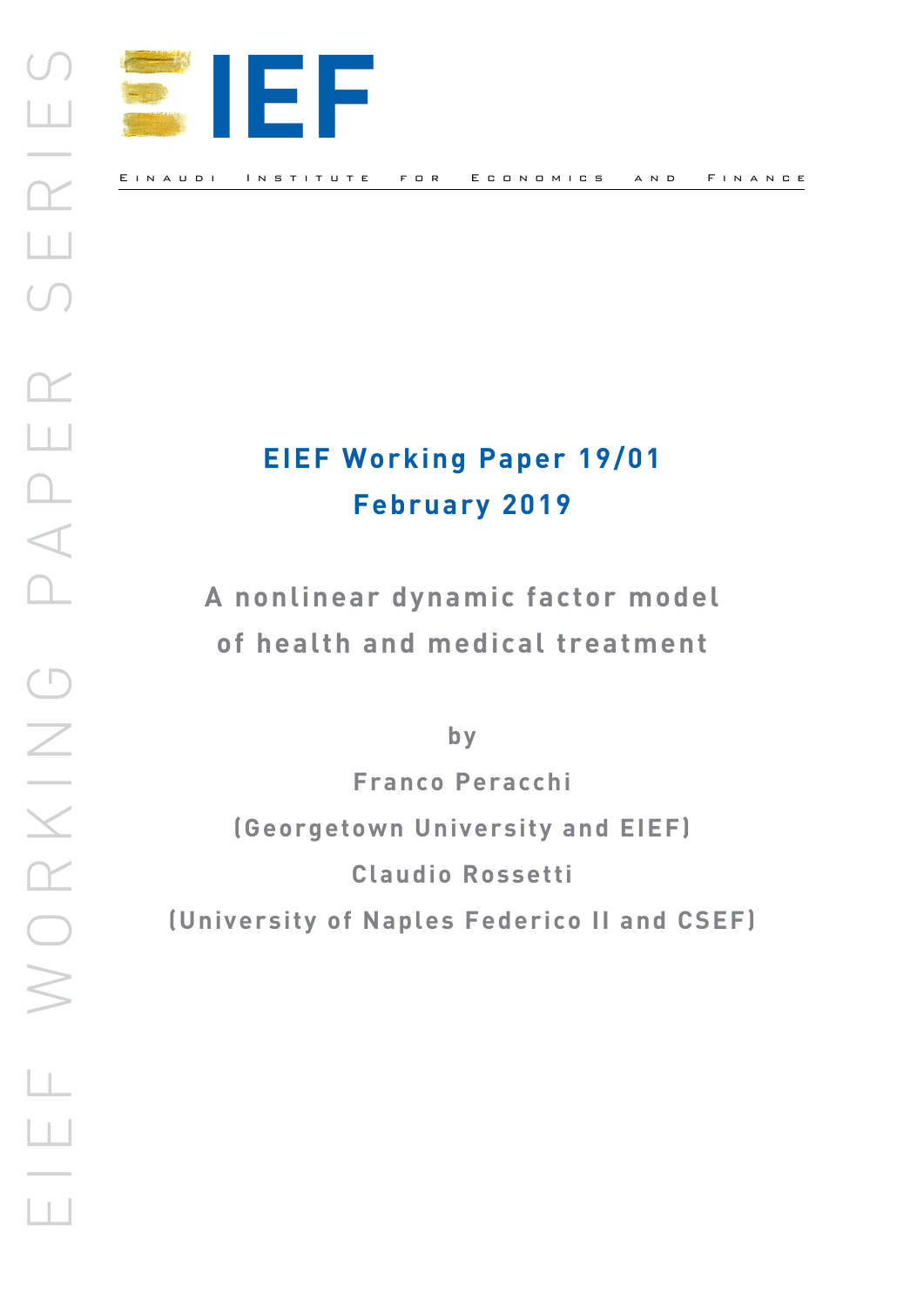## A nonlinear dynamic factor model of health and medical treatment<sup>∗</sup>

Franco Peracchi

Georgetown University, EIEF and University of Rome Tor Vergata †

Claudio Rossetti University of Naples Federico II and CSEF ‡

February 5, 2019

#### Abstract

Quantitative assessments of the relationship between health and medical treatment are of great importance to policy makers. However, simply looking at the raw correlation between health and medical care is unlikely to give the right answer because of endogeneity problems. We overcome these problems by formulating and estimating a tractable dynamic factor model of health and medical treatment where individual observed health outcomes are driven by the individual's latent health stock. The dynamics of latent health reflects both exogenous health depreciation and endogenous health investments. Our model allows us to investigate the effect of medical treatment on current health, as well as on future medical treatment and health outcomes. We estimate the model by maximum simulated likelihood and minimum distance methods using a rich longitudinal data set from Italy obtained by merging a number of administrative archives. These data contain detailed information on medical drug use, hospitalization, and mortality for a representative sample of elderly hypertensive patients. Our findings show that medical care consumption is highly correlated over time, and this relationship depends on both permanent and time-varying observed and unobserved heterogeneity. They also show that medical drug use significantly maintains future health levels and prevents transitions to worse health. These results suggest that policies aimed at increasing the awareness and the compliance of of hypertensive patients help reduces cardiovascular risks and consequent hospitalization and mortality.

Keywords: Dynamic panel data models, latent variable models, factor models, maximum simulated likelihood, minimum distance method, health dynamics, medical treatment, drug consumption, mortality

JEL codes: C15, C33, C35, C81, D12, I12, J14

<sup>∗</sup> We thank Anne Case, Angus Deaton, Tullio Jappelli, Mario Padula and Arthur van Soest for useful discussions. We also thank seminar participants at CSEF and participants at the 6th Italian Congress of Econometrics and Empirical Economics for helpful comments. Franco Peracchi acknowledges financial support from MIUR PRIN 2015FMRE5X.

<sup>†</sup>E-mail: [fp211@georgetown.edu](mailto:fp211@georgetown.edu)

<sup>‡</sup>E-mail: [claudio.rossetti@unina.it](mailto:claudio.rossetti@unina.it)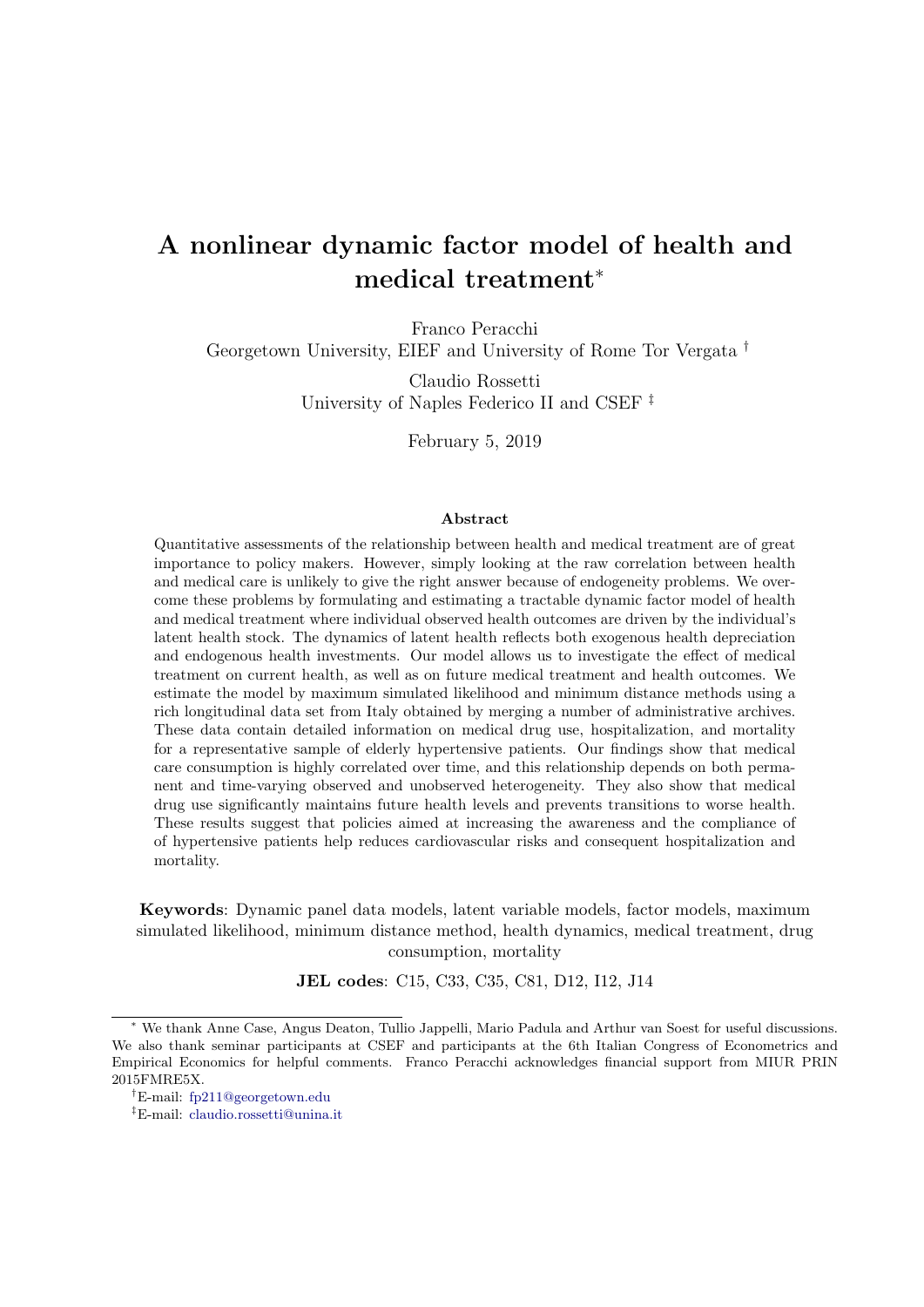## 1 Introduction

Although medical treatment is expected to have a positive effect on health, in Grossman's original work [\(Grossman](#page-24-0) [1972\)](#page-24-0) and in several papers since (see for example [Muurinen](#page-25-0) [1982\)](#page-25-0) the correlation between health status and medical treatment has been found to be negative. This is hardly surprising, as "people tend to seek medical care when they are sick, not when they are well" [\(Case](#page-23-0) [& Deaton](#page-23-0) [2005\)](#page-23-0). In fact, simply looking at the raw correlation between health and medical care is unlikely to give the right answer because of endogeneity arising from unobservable determinants of health deterioration [\(Grossman](#page-24-1) [2000\)](#page-24-1).

In this paper, we overcome the endogeneity problem by formulating and estimating a tractable dynamic factor model of health and medical treatment. Dynamic factor models have been extensively used in macroeconomics and finance since their introduction by [Geweke](#page-24-2) [\(1977\)](#page-24-2) and [Sargent](#page-25-1) [& Sims](#page-25-1) [\(1977\)](#page-25-1) as a way of capturing in a parsimonious way the cross-sectional and dynamic correlations between multiple series. More recent applications in macroeconomics include also non traditional topics such as mortality rates [\(French & O'Hare](#page-24-3) [2013\)](#page-24-3). Moreover, there has been growing study in factor models for the kind of high-dimensional data increasingly available in economics and finance, which are characterized by both a large cross-sectional dimension and a large time dimension (see for example [Bai & Wang](#page-23-1) [2014](#page-23-1) and [Bai & Li](#page-23-2) [2016.](#page-23-2) Nevertheless, to our knowledge much less attention has been devoted to dynamic factor models for microeconomic panel data.

Specifically, we propose a dynamic factor model of health and medical treatment in which observable health outcomes are driven by latent individual health, lagged health outcomes, and other observable individual characteristics. We extend the existing literature on the dynamic relationship between health and medical treatment in several ways. First, we model the dynamics of latent health as a function of both exogenous health depreciation and endogenous health investments. This allows us to identify both the direct and the indirect effects – through latent health – of medical treatments on health outcomes, and to investigate the role of medical treatments in the health production function and their effect on future medical use and other health outcomes. Second, by including mortality among the observed health outcomes, we account for endogenous attrition. Third, we introduce nonlinearity in a natural way into our model to accommodate mixed (continuous and discrete) outcomes. Finally, because we allow for both state dependence and latent health dynamics, our model can be viewed either as a generalization of dynamic panel data models or as an extension of state-space models to microeconomic panel data. As a result, our model encompasses as special cases several models frequently found in the literature. Because of its generality, our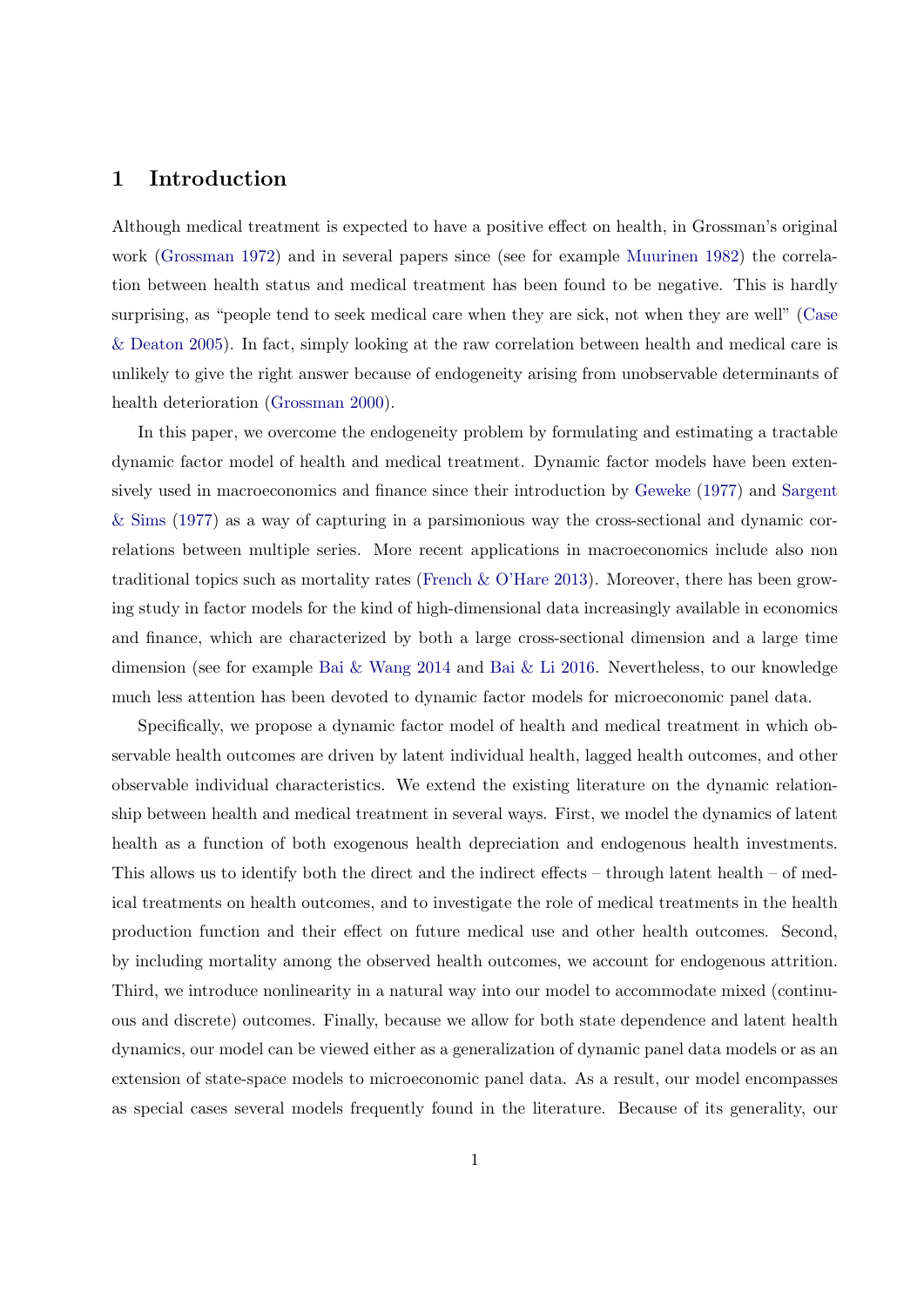model may also be applied to a variety of other settings.

We estimate the model by maximum simulated likelihood and minimum distance methods using the annual longitudinal data employed by [Atella et al.](#page-23-3) [\(2006\)](#page-23-3). These data have been constructed by combining a number of administrative archives maintained by one regional unit of the Italian national health-care system and provide very detailed micro-level information on medical drug use, hospitalization, and mortality. Because our data contain objective measures of health from administrative health-care records, they offer two important advantages relative to studies based on survey data that only record general self-reported health measures, such as self-rated health on a Likert-type scale. First, they do not present problems of unit and item non-response, or bias effects due to interaction with interviewers, typical of survey data. The chances of measurement errors is also much smaller. Second, by providing detailed information on medical treatments, they make it possible to explore patients' decision-making in relation to specific clinical conditions, and therefore allow one to derive more precise conclusions concerning the relation between medical treatment and health, in particular the role of compliance with medical protocols.

Our sample consists of hypertensive patients born between 1920 and 1939 (aged 61–80 in year 2000) and followed each year from 1997 to 2002. The reason we concentrate on hypertensive patients is because hypertension, by its distinctive nature, provides helpful insights into the relation between medical care and health. In fact, hypertension is a chronic asymptomatic pathology affecting a large share of the adult population, a fraction that actually rises with age. Since hypertension is a chronic pathology, patients should take their medication regularly. However, since it is also asymptomatic, they generally do not feel ill and so may not strictly adhere to medical prescriptions. Unfortunately, if left untreated, hypertension can have very serious long-term health consequences.

Our results provide evidence that medical drug consumption of elderly patients is highly correlated over time, and that this relationship depends on both permanent and time-varying observed and unobserved heterogeneity. Our findings also suggest that medical drug use significantly maintains future health levels and prevents transitions to worse health. In terms of policy implications, our results suggest that policies aimed at improving awareness of hypertensive diseases and the importance of the treatment of high blood pressure may help reduce cardiovascular risks, and consequent hospitalization and mortality. The presence of both state dependence and dynamics in the latent health means that also short-term policy interventions may have longer-term implications.

The remainder of this paper is organized as follows. Section [2](#page-4-0) describes our model. Section [3](#page-10-0) presents our approach to estimation and inference. Section [4](#page-13-0) describes the data we use in our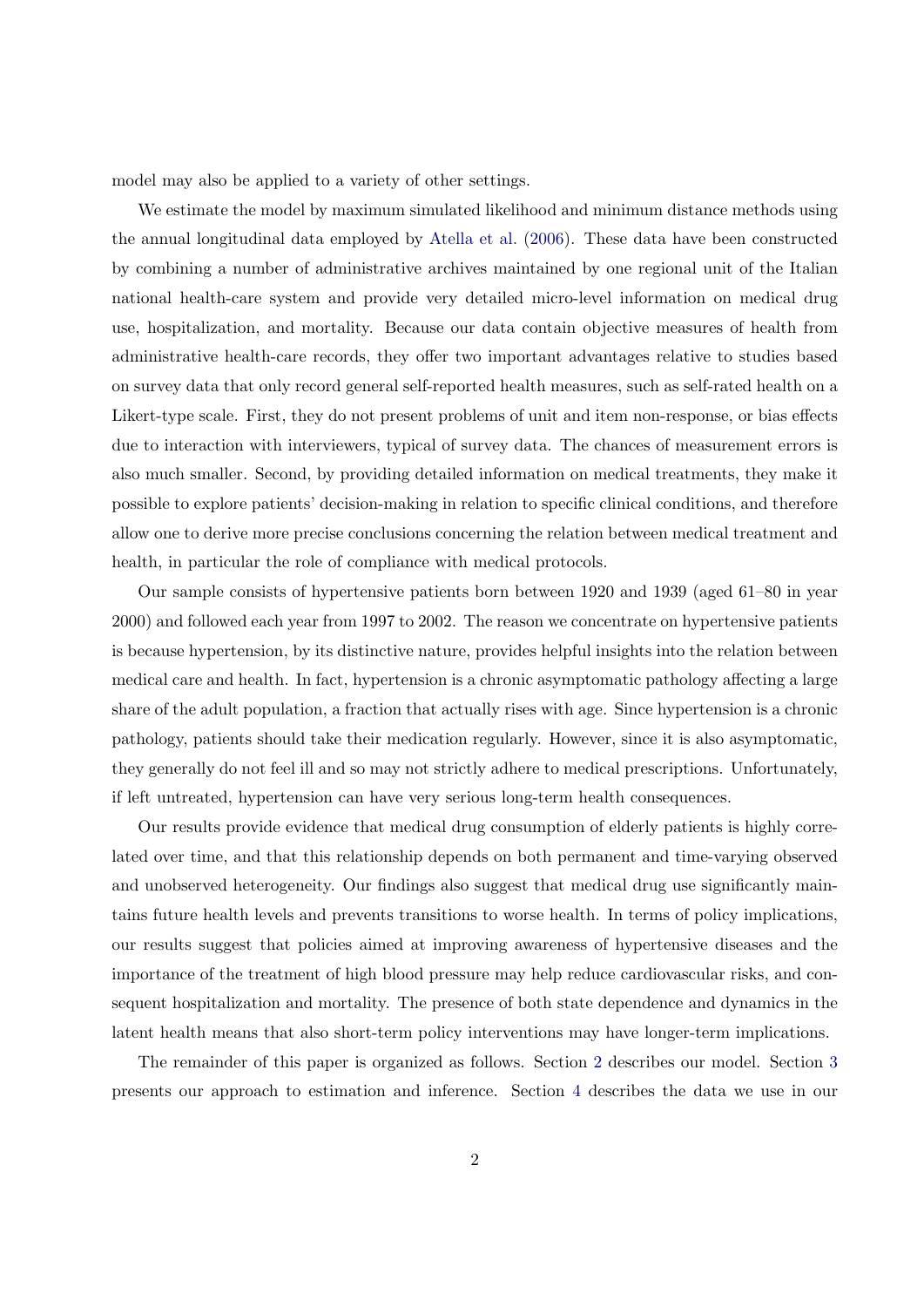empirical application. Section [5](#page-16-0) presents our empirical results. Finally, Section [6](#page-21-0) offers some conclusions.

## <span id="page-4-0"></span>2 Model

This section presents a nonlinear dynamic factor model where observable individual health outcomes are functions of observable and unobservable variables, including a latent factor, interpreted as latent health, which depends on the past values of all the variables, both observable and unobservable. One of the observable outcomes in our model is a binary indicator that switches from zero to one when a person dies. This is important because it allows us to control for endogenous sample selection due to mortality.

#### 2.1 Elements of the model

Let  $Y_{it} = (Y_{i1t}, \ldots, Y_{iJt})$  denote the vector of observable outcomes for individual  $i = 1, 2, \ldots, n$  in period  $t = 0, 1, \ldots, T_i$ , where  $T_i$  may vary across individuals reflecting exit from the sample for a variety of reasons, in particular mortality. In our application, the first  $J-1$  elements of the vector  $Y_{it}$  are observable measures of medical treatment (specifically, drug prescriptions and an indicator of hospitalization), while the last element is an indicator that switches from zero to one when a person dies. This setting is quite general because it allows the observable outcomes to be continuous or discrete. Including an indicator of mortality is especially important in order to control for endogenous sample selection due to dramatic health deterioration.

Our model consists of three basic relationships. The first reflects the assumption that each of the observable outcomes depends on a continuous latent outcome through an observation rule reflecting discretization or partial observability. Let  $Y_{it}^* = (Y_{i1t}^*, \ldots, Y_{iJt}^*)$  denote the vector of latent outcomes for individual i at time t. The first  $J-1$  elements of  $Y_{it}^*$  may be interpreted as desired health investments, the last element as unobservable frailty. Thus, the first relationship in our model is

<span id="page-4-1"></span>
$$
Y_{it} = h(Y_{it}^*),\tag{1}
$$

where  $h$  is a known nonlinear noninvertible vector-valued function. If an outcome is fully observed (e.g., medical drug prescription), then the corresponding element of the function  $h$  is the identity function. If  $Y_{ijt}$  is instead a binary indicator (e.g., the indicator of hospitalization), then the jth element of the function h is the indicator of the event that  $Y_{ijt}^* > 0$ .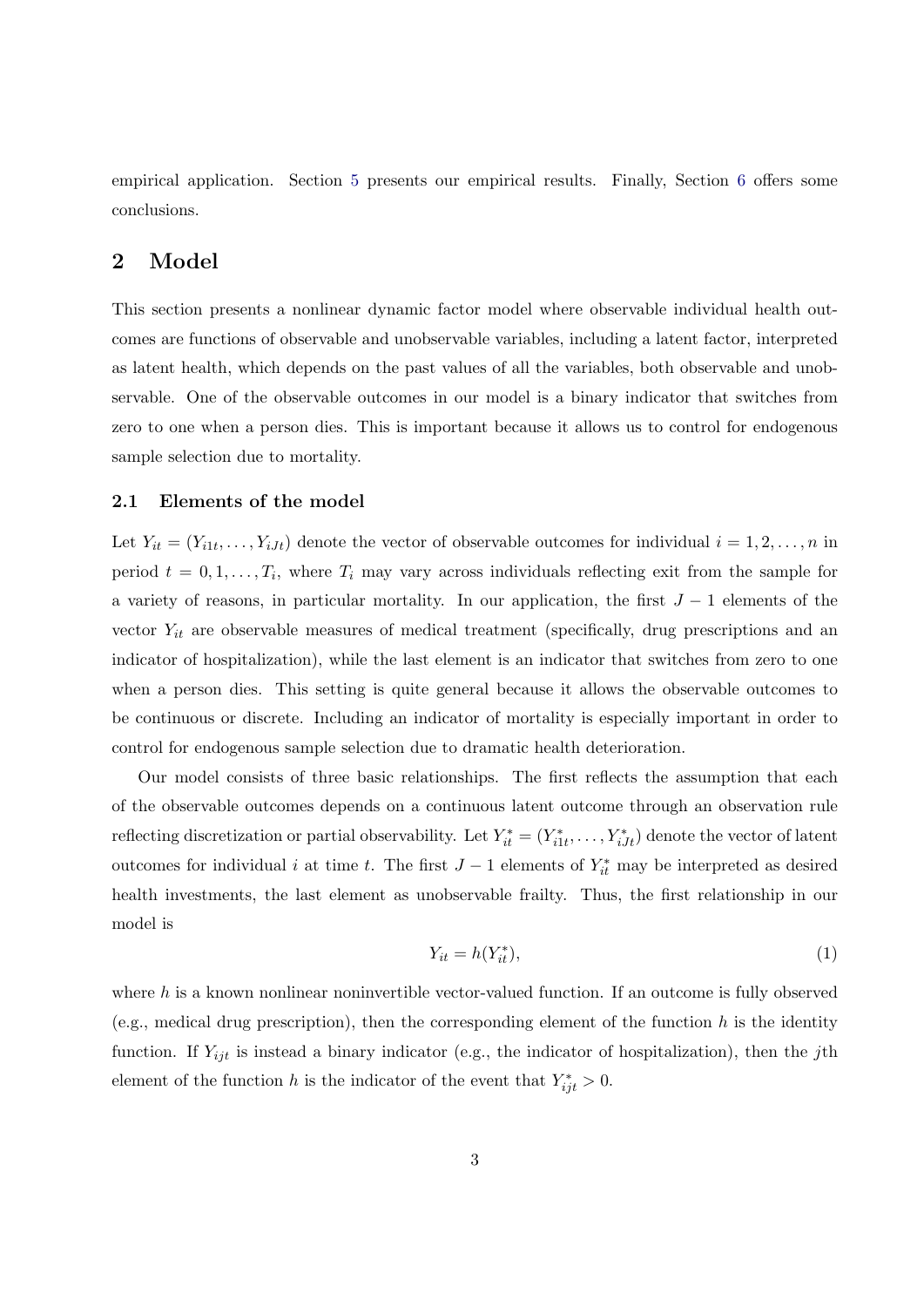The second relationship is a law of motion for  $Y_{it}^*$ , relating the current value of the latent health outcomes to the current value  $\eta_{it}$  of a latent factor, interpreted as the latent health stock of individual *i* at time  $t$ ,<sup>[1](#page-5-0)</sup> the value of *l* time-invariant observable covariates  $W_i$  (including a constant term), the current value  $X_{it}$  of k time-varying observable covariates, past values  $Y_{i,t-1}$  of the observable outcomes, and an unobservable error vector  $U_{it}$ . Assuming linearity, we specify this second relationship as

<span id="page-5-1"></span>
$$
Y_{it}^* = A\eta_{it} + B_w W_i + B_x X_{it} + B_y Y_{i,t-1} + U_{it},\tag{2}
$$

where A is a  $J \times 1$  vector of factor loadings,  $B_w$ ,  $B_x$  and  $B_y$  are respectively  $J \times l$ ,  $J \times k$  and  $J \times J$ matrices of unknown parameters, and the  $U_{it}$  are identically and independently distributed (iid) random vectors, distributed independently of  $W_i$  and  $X_{it}$ , with zero mean and finite nonsingular variance matrix  $\Sigma$ . Equation [\(2\)](#page-5-1) formalizes the notion that the latent health outcomes are partly driven by changes in the latent health stock. It also allows the past history of medical treatment to directly affect desired health investments, reflecting habit persistence or the belief by the patient that the effectiveness of a health investment depends on continuity of the treatment. Notice that [\(2\)](#page-5-1) allows lagged values of medical treatments to directly affect desired health investments, thus capturing complementarity or a substitutability between the various treatments. Finally, because  $Y_{it}^*$  includes frailty, our model also allows for endogenous sample selection due to mortality.

The third relationship is a law of motion for the latent factor

<span id="page-5-2"></span>
$$
\eta_{it} = \rho \eta_{i,t-1} + C_w W_i + C_x X_{it} + C_y Y_{i,t-1} + \omega V_{it},\tag{3}
$$

where  $\rho$  is an autoregressive coefficient with  $|\rho| < 1$ ,  $C_w$ ,  $C_x$  and  $C_y$  are respectively  $1 \times l$ ,  $1 \times k$ and  $1 \times J$  vectors,  $\omega$  is a scale parameter, and the  $V_{it}$  are iid random health shocks, distributed independently of  $W_i$ ,  $X_{it}$  and  $U_{it}$  with zero mean and unit variance. Equation [\(3\)](#page-5-2) formalizes the notion that the time-profile of the latent health stock reflects both health deterioration and health investments [\(Grossman](#page-24-0) [1972,](#page-24-0) [2000;](#page-24-1) [Muurinen](#page-25-0) [1982\)](#page-25-0). The effect of health deterioration is captured by the autoregressive coefficient  $\rho = 1 - \delta$ , where  $\delta$  is the rate of health depreciation, while the effects of past health investments are captured by the elements of the vector  $C_y$  associated with lagged medical treatments. In fact, lagged medical treatments can be viewed as inputs determining current health through a health production function. The role of these inputs is to restore or improve health and offset its future deterioration (preventive care). Notice that equation [\(3\)](#page-5-2) also includes socio-demographic characteristics of an individual. Finally, because  $\eta_{it}$  enters the equation

<span id="page-5-0"></span><sup>&</sup>lt;sup>1</sup> The model could be generalized in a straightforward manner to the case when health is treated as a multidimensional latent factor (distinguishing, for example, between physical and mental health).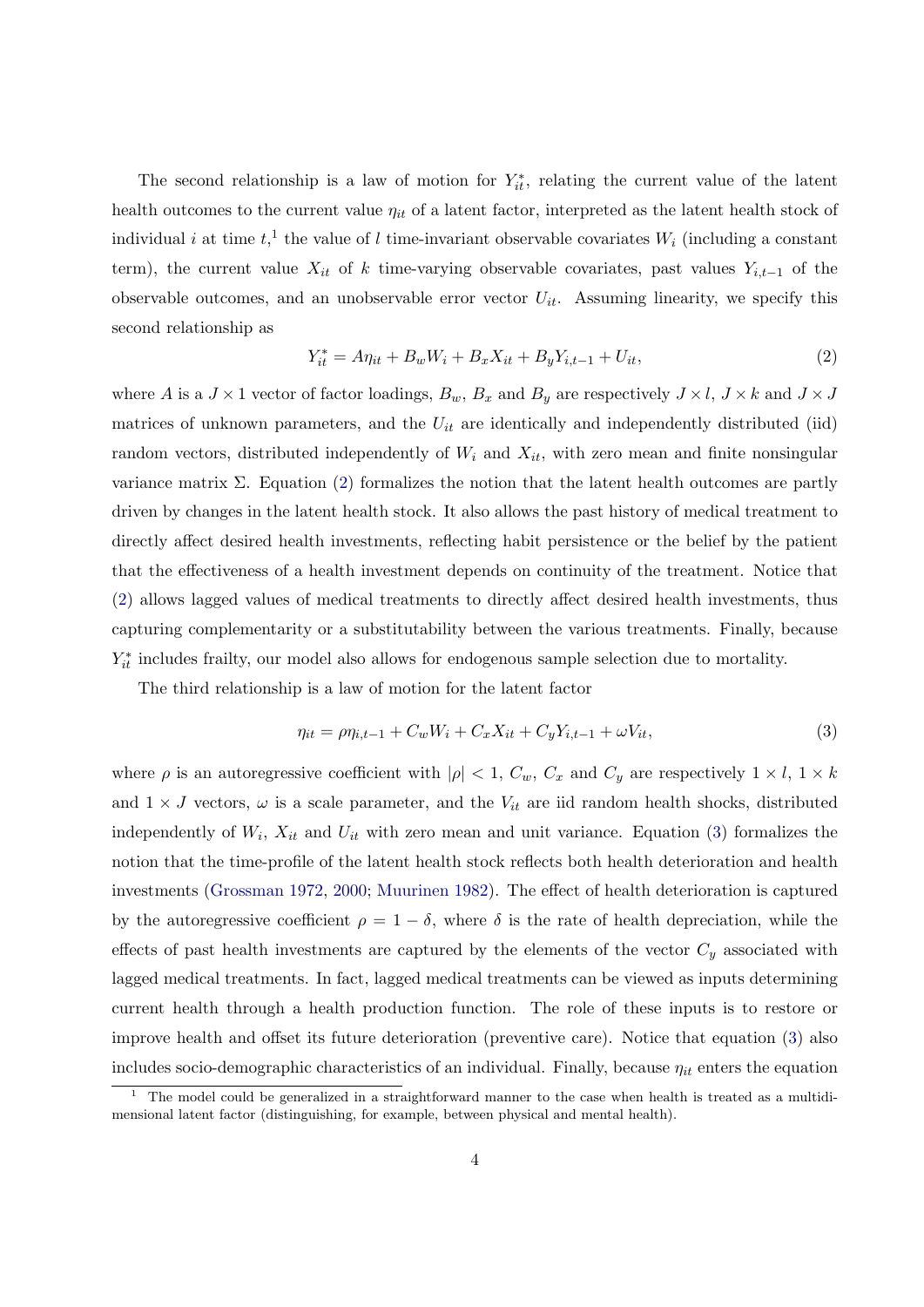for  $Y_{it}^*$ , the model allows lagged medical treatment to affect desired health investments indirectly through the latent health stock.

Equation [\(3\)](#page-5-2) implies the following distributed lag representation of the latent factor

<span id="page-6-0"></span>
$$
\eta_{it} = \rho^t \eta_{i0} + \frac{1 - \rho^t}{1 - \rho} C_w W_i + \sum_{s=0}^{t-1} \rho^s C_x X_{i,t-s} + \sum_{s=0}^{t-1} \rho^s C_y Y_{i,t-s-1} + \omega \sum_{s=0}^{t-1} \rho^s V_{i,t-s},\tag{4}
$$

where  $\eta_{i0}$  is health at the beginning of the period in which an individual is first observed. This representation shows that the effects of health shocks and health investments cumulate over time although, if  $\rho$  is less than 1 in modulus, events that occurred sufficiently far away in the past receive very little weight.

Given the relatively short dimension of our panel, we face an initial condition problem. We deal with it by specifying a parametric approximation for  $\eta_{i0}$ , the latent health stock at the beginning of the first period. Our model for  $\eta_{i0}$  is

<span id="page-6-1"></span>
$$
\eta_{i0} = DZ_i + \gamma V_{i0},\tag{5}
$$

where D is a  $1 \times m$  vector of unknown parameters, the vector  $Z_i$  includes both the value of timeinvariant covariates and pre-sample values of  $Y_{it}$ ,  $\gamma$  is an unknown scale parameter, and  $V_{i0}$  is a random pre-sample health shock with zero mean and unit variance. Substituting equation [\(4\)](#page-6-0) and [\(5\)](#page-6-1) into equation [\(2\)](#page-5-1) gives

<span id="page-6-2"></span>
$$
Y_{it}^* = B_{wt}^* W_i + \sum_{s=0}^{t-1} B_{xs}^* X_{i,t-s} + \sum_{s=0}^{t-1} B_{ys}^* Y_{i,t-s-1} + D_t^* Z_i + \sum_{s=0}^t R_s^* V_{i,t-s} + U_{it},\tag{6}
$$

where the matrices  $B_{wt}^*$ ,  $B_{xs}^*$ ,  $B_{ys}^*$ ,  $D_t^*$  and  $R_s^*$  depend on  $\rho$ ,  $\gamma$ , and the parameters in A,  $B_w$ ,  $B_x$ ,  $B_y$ ,  $C_w$ ,  $C_x$ ,  $C_y$  and  $D$ .

Notice that the linear model [\(5\)](#page-6-1) for the initial conditions is better viewed as an approximation, which may potentially cause specification error. Nonetheless, if  $|\rho| < 1$ , the influence of the initial conditions declines in later periods and becomes negligible as  $t \to \infty$ . Thus, there is a case for leaving a gap of S periods between the first available period and the periods used to estimate the model, that is, for estimating the model using only  $Y_{i,S+1}, \ldots, Y_{i,T_i}$ . The choice of S involves a trade-off between efficiency and possible misspecification bias. Actually, increasing S reduces not only the influence of initial conditions but also the amount of data used for estimation, thus alleviating the computational burden.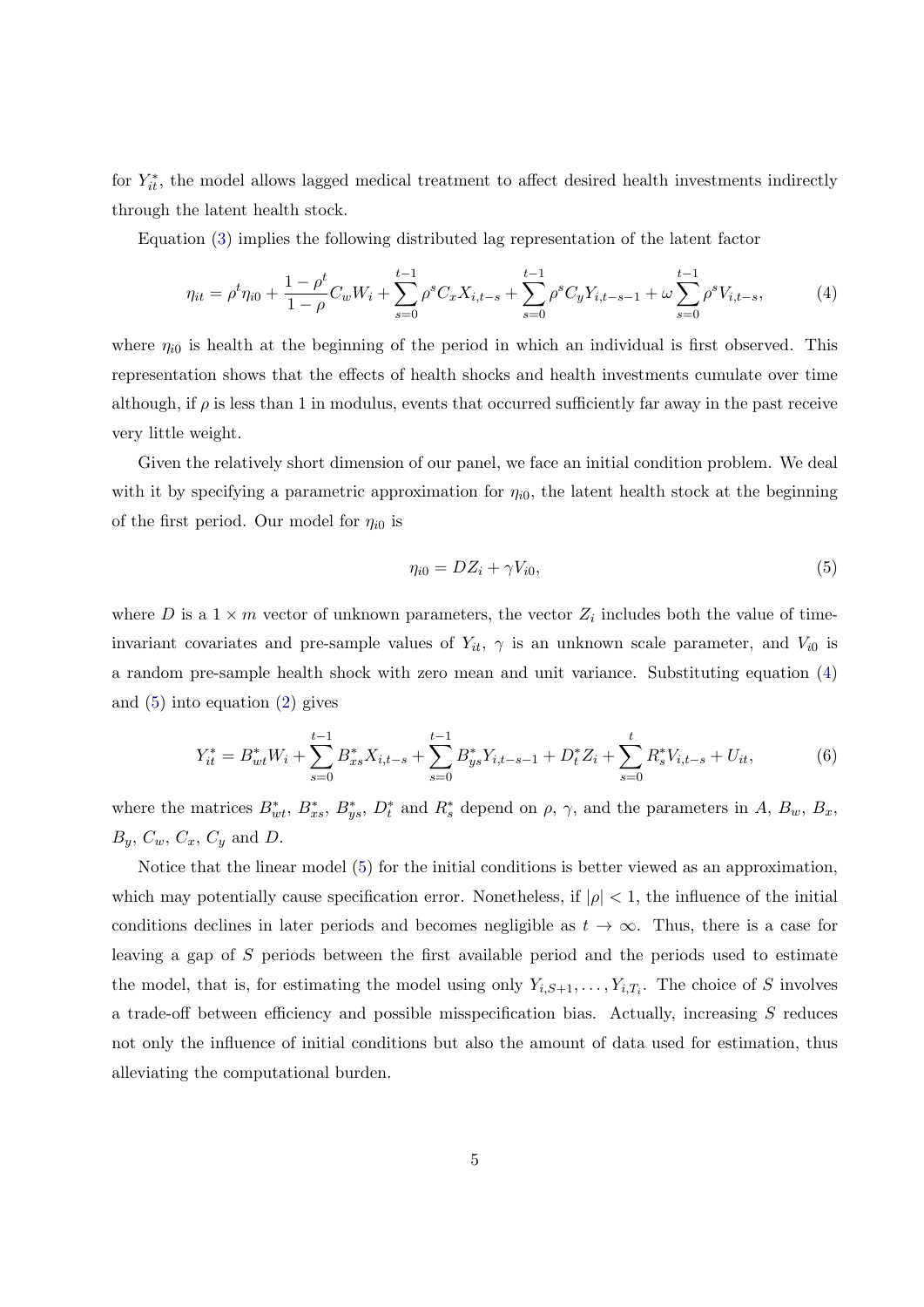#### 2.2 Relationship with other models

Because the model discussed in the previous section allows for both state dependence and dynamics in the latent factor, it can be viewed either as a generalization of dynamic panel data models or as an extension of state-space models to microeconomic panel data. As such, it encompasses as special cases several models frequently used in the literature.

Consider for simplicity the univariate version  $(J = 1)$  of our model. Under the restrictions  $A = 0$  and  $B<sub>y</sub> = 0$ , [\(2\)](#page-5-1) becomes

$$
Y_{it}^* = B_w W_i + B_x X_{it} + U_{it}.
$$

This corresponds to the assumption that latent outcomes are independent over time conditional on  $W_i$  and  $X_{it}$ . We refer to this specification as the independence model.

Another special case of our general model, corresponding to the restrictions  $B_y = 0$ ,  $C_w = 0$ ,  $C_x = 0$  and  $C_y = 0$  in [\(2\)](#page-5-1), and  $\rho = 1$  and  $\omega = 0$  in [\(3\)](#page-5-2), is

$$
Y_{it}^* = A\eta_i + B_w W_i + B_x X_{it} + U_{it},\tag{7}
$$

where  $\eta_i$  is a time-invariant individual effect. Together with  $(1)$ , this is the textbook static nonlinear panel-data model with time-invariant individual effects [\(Baltagi](#page-23-4) [2001,](#page-23-4) [Hsiao](#page-25-2) [2003\)](#page-25-2). Although this specification implies that the latent outcomes are correlated over time, state dependence is spurious as it only arises from the fact that the individual effects are unobservable. Typically, there are two ways of dealing with unobservable individual effects. One is to treat them as nuisance parameters to be estimated jointly with the parameters of interest (fixed-effects approach). This approach avoids distributional assumptions but, with a fixed panel length, it suffers from an incidental parameters problem [\(Heckman](#page-24-4) [1981,](#page-24-4) [Lancaster](#page-25-3) [2000\)](#page-25-3). Another alternative consists of treating the  $\eta_i$  as random draws from a common distribution and integrating them out under the assumption that they are distributed independently of  $W_i$ ,  $X_{it}$  and  $U_{it}$  (random-effects approach).

Relaxing the restriction that  $B_y = 0$  gives yet another special case of our general model, namely

<span id="page-7-0"></span>
$$
Y_{it}^* = A\eta_i + B_w W_i + B_x X_{it} + B_y Y_{i,t-1} + U_{it}.
$$
\n(8)

This specification introduces true state dependence by allowing the latent outcome  $Y_{it}^*$  to be directly affected by the outcome observed in the previous period. When  $Y_{it} = h(Y_{it}^*)$ , we refer to this specification as the dynamic nonlinear panel-data model with time-invariant individual effects. Fixed-effects versions of this model have been considered by Honoré  $&$  Kyriazidou [\(2000\)](#page-25-4), [Bartolucci](#page-23-5)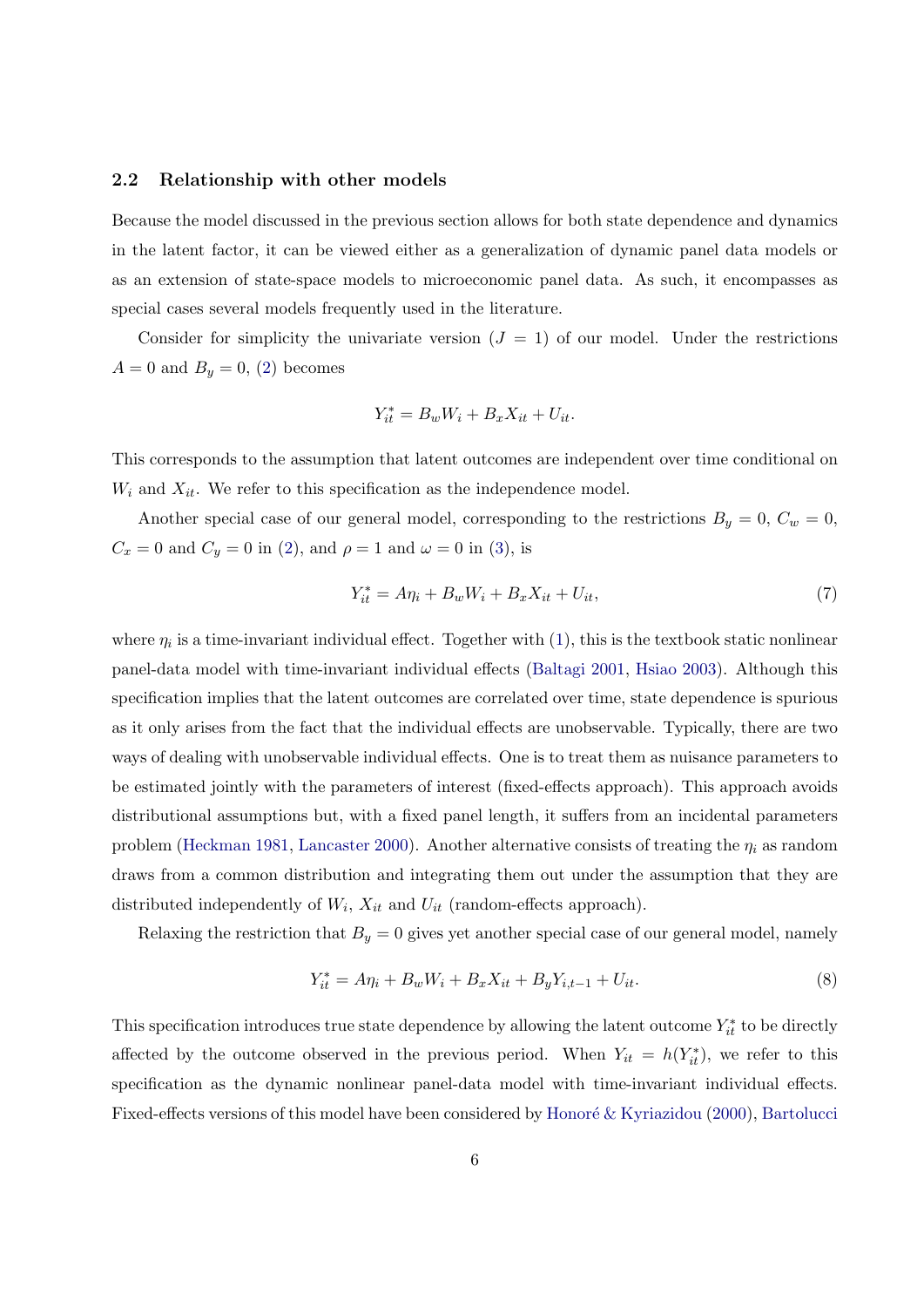[& Nigro](#page-23-5) [\(2010\)](#page-23-5) and [Bartolucci, Nigro & Pigini](#page-23-6) [\(2018\)](#page-23-6), among others. The special case when  $h(\cdot)$ is the identity function corresponds to the vector autoregressive models for panel data studied by [Holtz-Eakin, Newey & Rosen](#page-25-5) [\(1988\)](#page-25-5) and [Arellano & Bond](#page-23-7) [\(1991\)](#page-23-7). Random effects versions of this model have been considered by [Contoyannis, Jones & Rice](#page-23-8)  $(2004)$  among others, while an extension to the case of multivariate categorical longitudinal data has been studied by [Bartolucci](#page-23-9) [& Farcomeni](#page-23-9) [\(2009\)](#page-23-9).

A second way of introducing true state dependence consists of replacing  $Y_{i,t-1}$  with  $Y_{i,t-1}^*$  in [\(8\)](#page-7-0). We refer to this specification as the latent auto-regressive model with time-invariant individual effects. [Pudney](#page-25-6) [\(2008\)](#page-25-6) discusses the univariate version of this model and uses it to analyze households' perceptions of their financial wellbeing.

A third way of introducing true state dependence is to maintain the restriction  $C_y = 0$  but allow the individual effects to be time-varying. One possibility is  $\eta_{it} = \lambda_i^{\top} V_t$ , where  $\lambda_i$  is a vector of individual-specific coefficients and  $V_t$  is a vector of time-varying factors common to all individuals. This specification, which we refer to as the interactive-effects model, includes common time trends (e.g., to capture macroeconomic effects) but allows for individual-specific reactions. [Bai](#page-23-10) [\(2009\)](#page-23-10) discuss identification and estimation of the special case when  $h(\cdot)$  is the identity function under both large N and large T panel data. Another possibility is  $\eta_{it} = \lambda_t^{\top} V_i$ , where  $\lambda_t$  is a vector of time-varying coefficients and  $V_i$  is a vector of time-invariant individual factors. This specification is employed by [Cunha et al.](#page-24-5) [\(2005\)](#page-24-5) to separate heterogeneity from uncertainty about the returns to schooling. [Eisenhauer et al.](#page-24-6) [\(2015\)](#page-24-6) extend this model by assuming that individuals face a sequence of binary choices, allowing them to move from one schooling state to the next. Yet another possibility, corresponding to the restrictions  $B_y = 0$ ,  $C_w = 0$ ,  $C_x = 0$ , and  $C_y = 0$  on [\(2\)](#page-5-1) and [\(3\)](#page-5-2), is the following simple autoregressive specification of the latent factor

<span id="page-8-0"></span>
$$
Y_{it}^* = A\eta_{it} + B_w W_i + B_x X_{it} + U_{it},
$$
  
\n
$$
Y_{it} = h(Y_{it}^*),
$$
  
\n
$$
\eta_{it} = \rho \eta_{i,t-1} + \omega V_{it},
$$
\n(9)

where  $V_{it}$  is a serially uncorrelated error distributed independently of  $W_i$  and  $X_{it}$ . We refer to this specification as the nonlinear panel-data model with time-varying individual effects. [Bartolucci,](#page-23-11) Belotti  $\&$  Peracchi [\(2015\)](#page-23-11) present a simple Hausman-type test of the static model with timeinvariant individual effects against this model. Notice that model [\(9\)](#page-8-0) may be viewed as a nonlinear state-space model [\(Tanizaki](#page-25-7) [2003\)](#page-25-7), in which  $\eta_{it}$  is the unobservable state variable, the first two equations correspond to the nonlinear measurement equations, and the third equation corresponds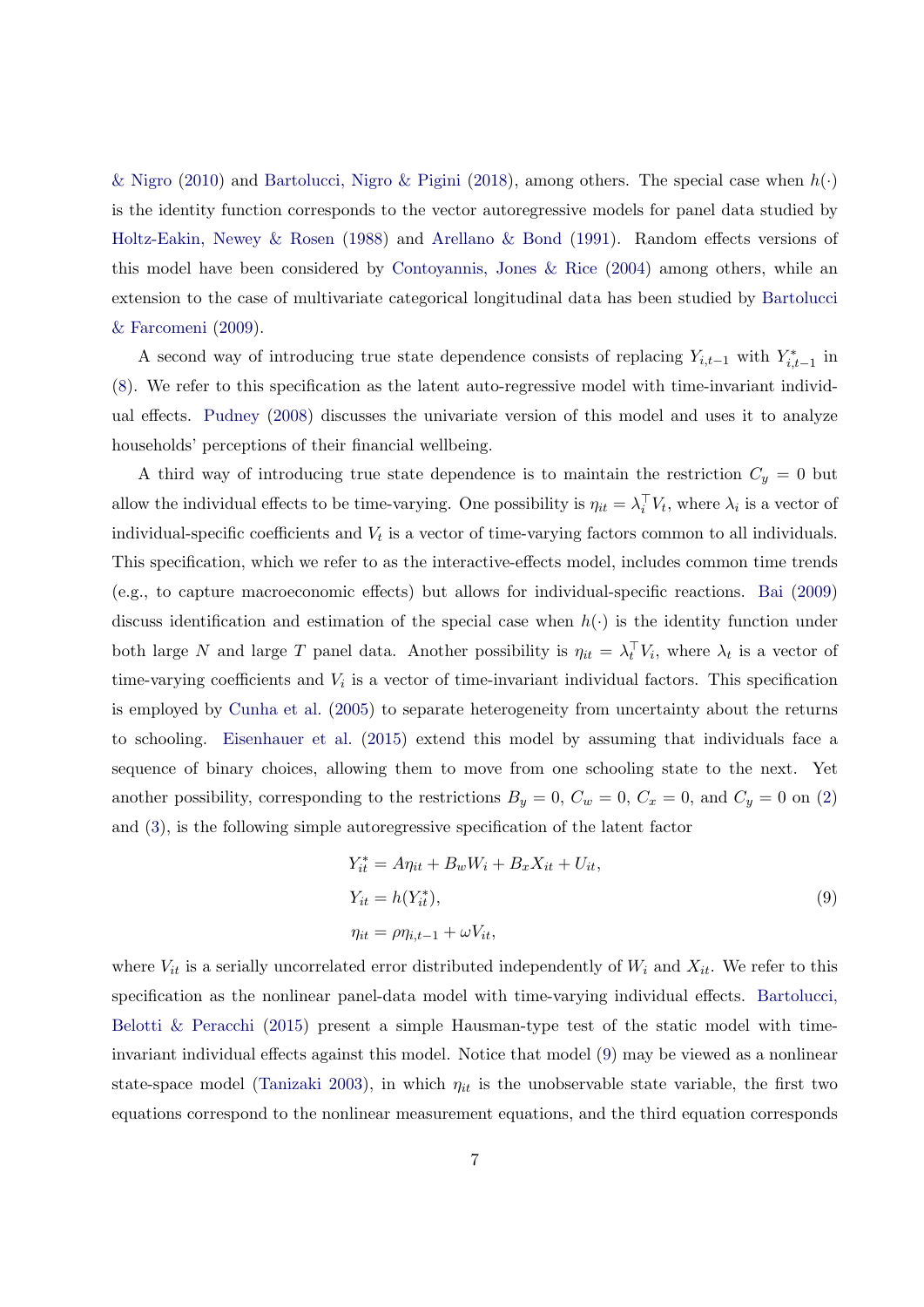to the state-transition equation. The model reduces to a standard linear state-space model when  $Y_{it}^*$  is fully observable.

[Heiss](#page-24-7) [\(2008\)](#page-24-7) discusses the multivariate version of model [\(9\)](#page-8-0), whereas [Heiss](#page-25-8) [\(2011\)](#page-25-8) presents an application to jointly modeling self-rated health and mortality. In his application,  $Y_{it}^*$  consists of observable self-rated health and unobservable frailty,  $\eta_{it}$  is the latent health stock, and death occurs if frailty exceeds a threshold. Notice that his model implies that

$$
\eta_{it} = \rho^t \eta_{i0} + \omega \sum_{s=0}^{t-1} \rho^s \omega V_{i,t-s},
$$

where  $\eta_{i0}$  is initial health. Thus, an undesirable model feature in the context considered by [Heiss](#page-25-8) [\(2011\)](#page-25-8) is that the health stock evolves outside of an individual's control as a weighted-sum of past health shocks, with geometrically declining weights. This is in sharp contrast with standard models in health economics, such as the model of [Grossman](#page-24-0) [\(1972\)](#page-24-0), where current health is a function of both past health and current health investments, as in equation [\(3\)](#page-5-2).

#### 2.3 Identification

The model consisting of  $(1)$ ,  $(2)$ ,  $(3)$  and  $(5)$  is heavily parameterized, so identification is an important issue. The conditions for parametric identification also play an essential role in the model estimation strategy discussed in Section [3.](#page-10-0)

As usual in factor analysis, we assume that the latent outcomes are mutually independent conditional on the observable covariates  $X_{it}$ , the common latent factor  $\eta_{it}$ , and the pre-sample individual shock  $V_{i0}$ . Hence, the variance matrix  $\Sigma$  is diagonal, with diagonal elements  $\sigma_j^2$  $Var(U_{ijt}), j = 1, \ldots, J$ . To obtain a tractable parametric model, we assume  $U_{it}$  and  $V_{it}$  to be iid Gaussian.

Moreover, as usual in latent variables models, our model requires that each latent variable is assigned a location and a scale for identification. This is true for the latent outcomes in the vector  $Y_{it}^*$ , as well as for the latent health stock  $\eta_{it}$ . For the binary outcomes we use the convention of setting the threshold to zero and the errors variances to one. As a standard practice in factor analysis, location and scale of  $\eta_{it}$  is normalized by setting the intercept in [\(3\)](#page-5-2) to zero and the variance  $\omega^2$  of the random health shocks to one. With these normalizations the variance of the random term in the initial conditions equation is equal to  $\gamma^2$ . Thus,  $V_{i0}$  is not normalized to have unit variance. The total number of free parameters in our model is therefore equal to  $p = (J+1)(1+l+k+J)+m$ . We refer to these parameters as the structural parameters and represent them as elements of a vector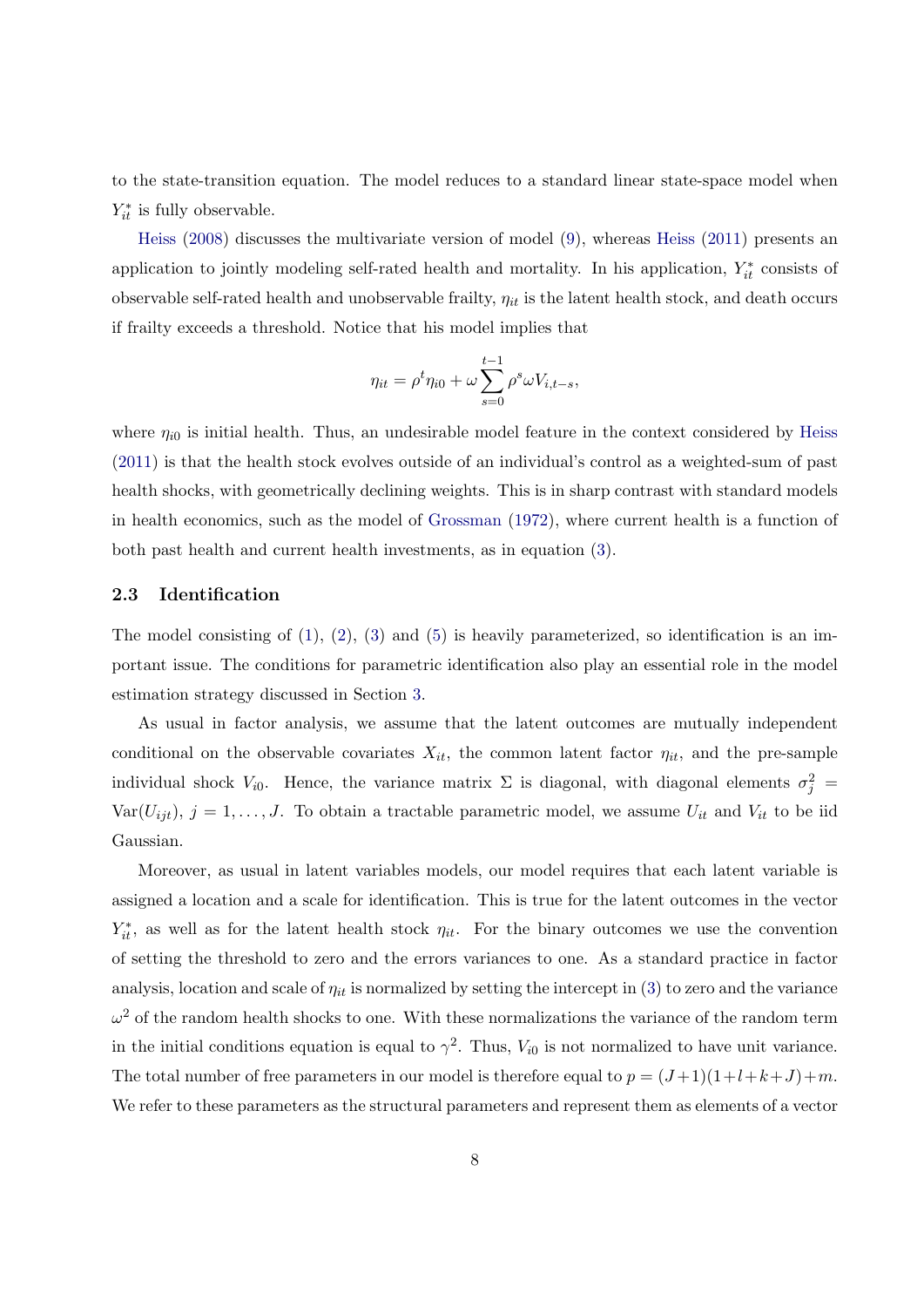$\psi$  in a parameter space  $\Psi$ , a subset of the *p*-dimensional real Euclidean space. From the reduced form in [\(6\)](#page-6-2) we have a total of  $q = J + JT(m + l + k + J + 1)$  estimable parameters. We refer to these parameters as the reduced-form parameters and represent them as elements of a vector  $\theta$  in a parameter space  $\Theta$ , a subset of the q-dimensional real Euclidean space. Note that while both p and q depend on the number J of observable outcomes and on  $m$ , l and k, the number T of time periods affects only q. Further, identification of  $\rho$  requires at least three panel waves.

Also note that if time-invariant variables  $W_i$  are included in the equation [\(5\)](#page-6-1) for initial health, then their coefficients in D are not separately identified from the coefficients  $C_w$  in the equation [\(3\)](#page-5-2) for current health. Thus, in this case we would set the coefficients  $C_w$  in equation (3) to zero. Moreover, since time-varying variables  $X_{it}$  and  $Y_{i,t-1}$  are included both in the observable outcomes equations [\(2\)](#page-5-1) and in the equation [\(3\)](#page-5-2) for current health, we can interpret their parameters  $B_x$  and  $B_y$  in the former equations as their direct effects on the outcomes, and their parameters  $C_x$  and  $C_y$ in the latter equation as their indirect effects – through the latent factor. Separate identification of these direct and indirect effects crucially relies on the fact that both effects enter parameters  $B_{x0}^*$  and  $B_{y0}^*$  in the reduced form [\(6\)](#page-6-2), while parameters  $B_{xs}^*$  and  $B_{ys}^*$ , with  $s = 1, \ldots, t-1$ , only depends on the indirect effects.

Finally, note that, as mentioned above, the first element of  $Y_{it}$  may consist of a selection indicator which is equal to 1 if a unit drops out of the sample from time  $t + 1$  and 0 otherwise. In this case, the first element of  $C_y$  and  $D_y$ , and the first column of  $B_y$  and  $B_{ys}^*$  are necessarily set to zero.

### <span id="page-10-0"></span>3 Estimation

We propose to estimate the model in Section [2](#page-4-0) by combining the maximum simulated likelihood (MSL) and the minimum distance (MD) methods. In what follows we denote by  $\theta_0 \in \Theta$  the true value of the vector of q reduced-form parameters in equation [\(6\)](#page-6-2) and by  $\psi_0 \in \Psi$  the true value of the vector of  $p$  structural parameters in equations  $(2)$ ,  $(3)$  and  $(5)$ .

#### 3.1 Estimation of the reduced-form parameters

Let  $\mathbf{Y}_i=(Y_{i1},\ldots,Y_{i,T_i}),$   $\mathbf{X}_i=(X_{i1},\ldots,X_{i,T_i}),$  and  $\mathbf{V}_i=(V_{i0},V_{i1},\ldots,V_{i,T_i})$  respectively denote the histories of the observable outcomes, the observable time-varying covariates, and the latent health shocks for individual *i*. Under our assumptions, conditional on  $W_i$ ,  $\mathbf{X}_i$ ,  $Z_i$ ,  $\mathbf{V}_i$ , the observable outcomes  $Y_i$  are independent over time. Hence, the conditional density of  $Y_i$  given  $W_i = w_i$ ,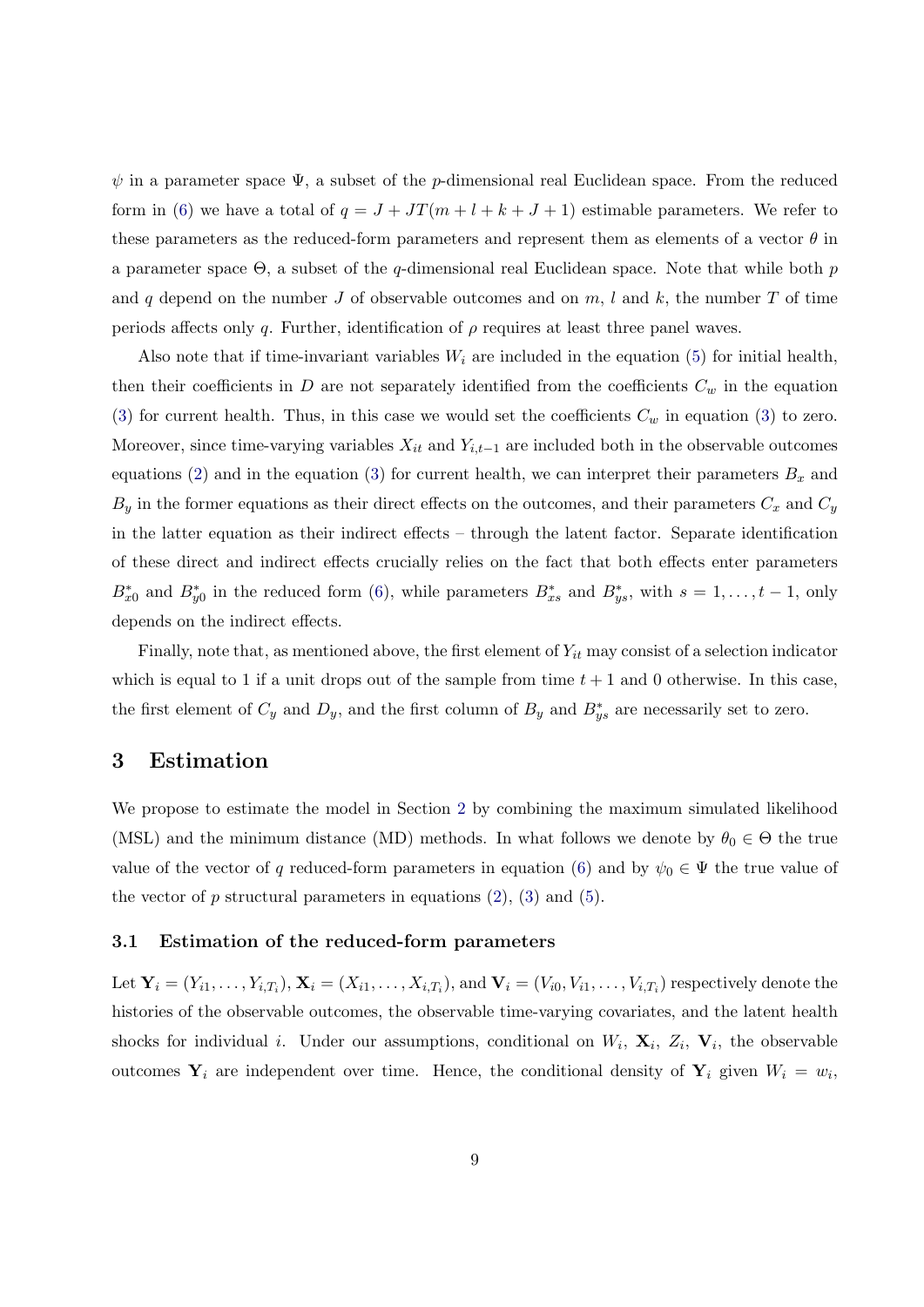$\mathbf{X}_i = \mathbf{x}_i, Z_i = z_i$  and  $\mathbf{V}_i = \mathbf{v}_i$ , with  $\mathbf{x}_i = (x_{i1} \dots, x_{i,T_i})$  and  $\mathbf{v}_i = (v_{i0}, \dots, v_{i,T_i})$ , is of the form

$$
f(\mathbf{y}_i | w_i, \mathbf{x}_i, z_i, \mathbf{v}_i; \theta) = \prod_{t=1}^{T_i} f(y_{it} | y_{i,t-1}, w_i, x_{it}, z_i, v_{it}; \theta),
$$

where  $\mathbf{y}_i = (y_{i1}, \ldots, y_{i,T_i}), f(y_{it} | y_{i,t-1}, w_i, x_{it}, z_i, v_{it}; \theta)$  denotes the conditional density of  $Y_{it}$  given  $Y_{i,t-1} = y_{i,t-1}, W_i = w_i, X_{it} = x_{it}, Z_i = z_i$  and  $V_{it} = v_{it}$ , and  $\theta$  is the vector of parameters entering the model consisting of  $(2)$ ,  $(3)$  and  $(5)$ .

Under the assumption that the observable outcomes are conditionally independent given  $Y_{i,t-1}$ ,  $W_i, X_{it}, Z_i$ , and  $V_{it}$ , the conditional density of  $Y_{it}$  is simply the product of the conditional densities of the J outcomes

$$
f(y_{it} | y_{i,t-1}, w_i, x_{it}, z_i, v_{it}; \theta) = \prod_{j=1}^J f_j(y_{ijt} | y_{i,t-1}, w_i, x_{it}, z_i, v_{it}; \theta),
$$
\n(10)

where  $f_j(y_{ijt} | y_{i,t-1}, w_i, x_{it}, z_i, v_{it}; \theta)$  denotes the conditional density of the jth outcome  $Y_{ijt}$  given  $Y_{i,t-1} = y_{i,t-1}, V_i = w_i, X_{it} = x_{it}, Z_i = z_i$  and  $V_{it} = v_{it}.$  Since the health shocks  $V_i$  are unobservable, they must be integrated out of  $f(\mathbf{y}_i | w_i, \mathbf{x}_i, z_i, \mathbf{v}_i; \theta)$ . The resulting conditional density of  $\mathbf{Y}_i$  given  $W_i = w_i$ ,  $\mathbf{X}_i = \mathbf{x}_i$  and  $Z_i = z_i$  is

$$
f(\mathbf{y}_i | w_i, \mathbf{x}_i, z_i; \theta) = \int f(\mathbf{y}_i | w_i, \mathbf{x}_i, z_i, \mathbf{v}; \theta) g(\mathbf{v}) d\mathbf{v},
$$

where  $g(\mathbf{v})$  is the joint density of the  $T_i+1$  latent health shocks, which are assumed to be distributed independently of  $W_i$ ,  $\mathbf{X}_i$  and  $Z_i$ . The implied log-likelihood function for a random sample of n individuals, each observed for  $T_i$  periods, is

<span id="page-11-0"></span>
$$
L_n(\theta) = \sum_{i=1}^n \ln f(\mathbf{Y}_i | W_i, \mathbf{X}_i, Z_i; \theta)
$$
  
= 
$$
\sum_{i=1}^n \ln \left[ \int f(\mathbf{Y}_i | W_i, \mathbf{X}_i, Z_i, \mathbf{v}; \theta) g(\mathbf{v}) d\mathbf{v} \right].
$$
 (11)

A maximum likelihood (ML) estimator of the population parameter  $\theta_0$  is a maximizer  $\hat{\theta}_n$  of  $L_n(\theta)$ over  $\Theta$ . As  $n \to \infty$ ,  $\hat{\theta}_n$  is consistent for  $\theta_0$  and asymptotically Gaussian under mild regularity conditions (see, e.g, Gouriéroux & Monfort [1997\)](#page-24-8). The multivariate integral in  $(11)$  can in principle be evaluated by multivariate numerical integration methods, such as Gaussian quadrature on a sparse grid [\(Heiss & Winschel](#page-25-9) [2008\)](#page-25-9). Another alternative is nonlinear Kalman filters [\(Durbin &](#page-24-9) [Koopman](#page-24-9) [2001\)](#page-24-9), for which [Heiss](#page-24-7) [\(2008\)](#page-24-7) proposes a convenient sequential Gaussian quadrature method.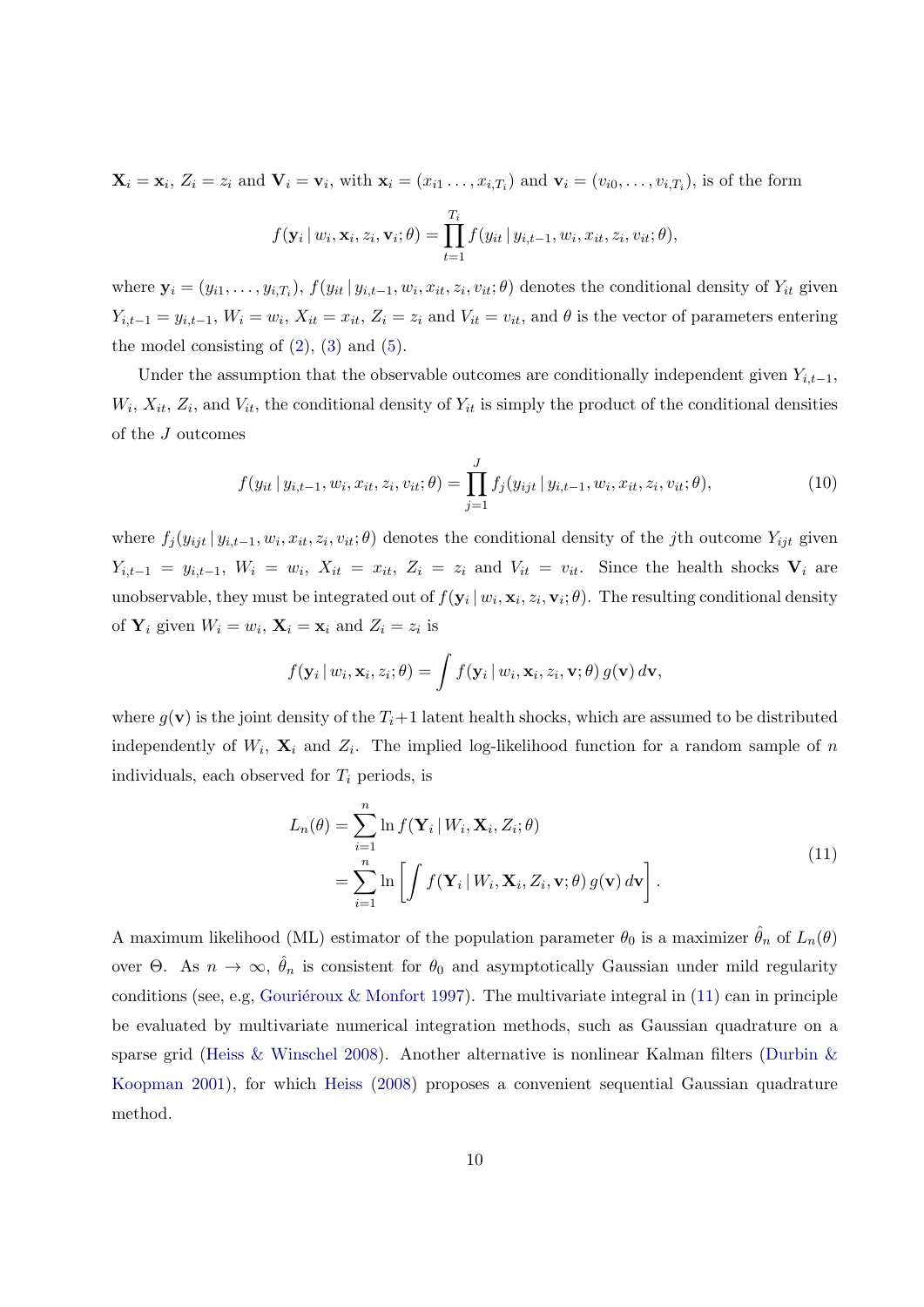The MSL method is simpler because it does not require evaluating the multivariate integral in [\(11\)](#page-11-0). Instead, it maximizes over  $\Theta$  the following approximation to  $L_n(\theta)$ , obtained replacing the multivariate integral by a sample average,

$$
L_n^*(\theta) = \sum_{i=1}^n \ln \left[ \frac{1}{R} \sum_{r=1}^R f(\mathbf{Y}_i \mid W_i, \mathbf{X}_i, Z_i, \mathbf{V}_i^r; \theta) \right],
$$

where  $V_i^1, \ldots, V_i^R$  are R draws from the multivariate distribution  $g(\mathbf{v})$  of the health shocks. Under mild regularity conditions,  $L_n^*(\theta)$  convergence in probability, uniformly in  $\theta$  as  $R \to \infty$ , to the log-likelihood function [\(11\)](#page-11-0). As a result, if the number of draws increases with n and  $n \to \infty$ , a maximizer  $\tilde{\theta}_n$  of  $L_n^*(\theta)$  is consistent for  $\theta_0$ , asymptotically Gaussian, and asymptotically equivalent to a ML estimator  $\hat{\theta}_n$  [\(Hajivassiliou & Ruud](#page-24-10) [1994;](#page-24-10) Gouriéroux & Monfort [1997\)](#page-24-8).

Given the assumption on the  $V_{it}$ , we could generate the elements of the vector  $\mathbf{V}_i^r$  as pseudorandom draws from a multivariate standard Gaussian distribution. Instead, we base our simulations on Halton sequences [\(Train](#page-25-10) [2003\)](#page-25-10), as they provide a more systematic coverage of the domain of integration than pseudo-random draws. This usually results in less draws, smaller integration error, and faster convergence rates. Since Halton sequences are deterministic, following [Wang &](#page-25-11) [Hickernell](#page-25-11) [\(2000\)](#page-25-11) we introduce randomness by employing a random start procedure. Specifically, we first randomly draw an integer  $N_0$  between 0 and some large value K, and then create a Halton sequence starting from  $N_0$ . The simulated log-likelihood function of factor models like ours may have multiple local maxima. For this reason, we use multiple starting values and check whether we end up with the same parameter estimates.

#### 3.2 Estimation of the structural parameters

The MD approach to estimation of the structural parameters of our model relies on the fact that the population parameters  $\theta_0$  and  $\psi_0$  are linked through the nonlinear relationship  $\theta_0 = g(\psi_0)$ , where  $g: \Psi \to \Omega$  is a differentiable function with Jacobian matrix G. For (local) identifiability, we also need  $G(\psi)$  to be of full rank in an open neighborhood of  $\psi_0$ . [A](#page-32-0)ppendix A presents the structure of  $g$  and  $G$ , and illustrates with a simple special case.

Given a MSL estimate  $\tilde{\theta}_n$ , the MD method suggests estimating the vector  $\psi_0$  of structural parameters by picking an element of  $\Psi$  such that the vector  $\tilde{\theta}_n - g(\psi)$  is smallest in a suitably chosen metric. The resulting estimator of  $\psi_0$  is unique,  $\sqrt{n}$ -consistent and asymptotically Gaussian under general conditions [\(Ferguson](#page-24-11) [1996\)](#page-24-11). An asymptotically optimal MD estimator is a solution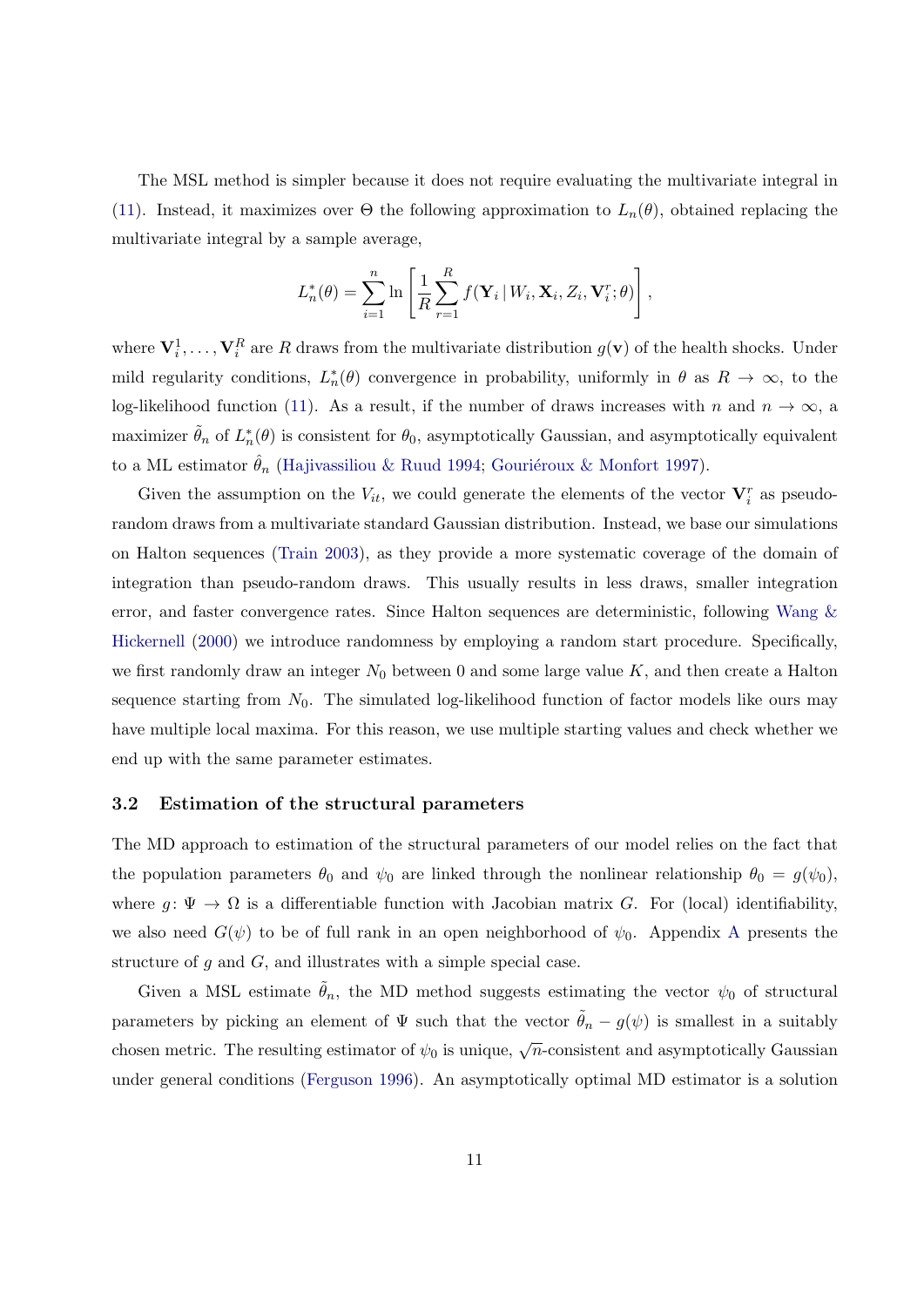$\hat{\psi}_n$  to the problem

$$
\min_{\psi \in \Psi} Q_n(\psi) = [\tilde{\theta}_n - g(\psi)]^\top \tilde{V}_n^{-1} [\tilde{\theta}_n - g(\psi)], \tag{12}
$$

where the  $q \times q$  matrix  $\tilde{V}_n$  is a positive definite estimate of the asymptotic variance of  $\tilde{\theta}_n$ . Under general conditions,  $\sqrt{n}(\hat{\psi}_n - \psi_0)$  converges in distribution, as  $n \to \infty$ , to a multivariate normal distribution with mean zero and variance matrix  $(G_0V_0^{-1}G_0^{\top})^{-1}$ , where  $G_0 = G(\psi_0)$  denotes the  $p \times q$  Jacobian matrix of g evaluated at  $\psi_0$  and  $V_0$  denotes the asymptotic variance of  $\hat{\theta}_n$ .

The estimator  $\hat{\psi}_n$  can be computed using an iterative procedure. Specifically, starting from an initial estimate  $\hat{\psi}^{(0)}$ , the updated estimate at the  $(h+1)$ th iteration is given by

$$
\hat{\psi}^{(h+1)} = (\hat{G}_h \hat{V}_n^{-1} \hat{G}_h^{\top})^{-1} \hat{G}_h \hat{V}_n^{-1} (\hat{\theta}_n - \hat{g}_h + \hat{G}_h^{\top} \hat{\psi}^{(h)}), \qquad h = 0, 1, ...,
$$

where  $\hat{G}_h = G(\hat{\psi}^{(h)})$  and  $\hat{g}_h = g(\hat{\psi}^{(h)})$ . This corresponds to a GLS regression of the transformed reduced-form estimates  $\hat{\theta}_n - \hat{g}_h + \hat{G}_h^{\top} \hat{\psi}^{(h)}$  on the columns of  $\hat{G}_h$  with weighting matrix  $\hat{V}_n^{-1}$ .

## <span id="page-13-0"></span>4 Data

We estimate the model presented in Section [2](#page-4-0) using the longitudinal data set employed by [Atella](#page-23-3) [et al.](#page-23-3) [\(2006\)](#page-23-3). This data set – constructed by combining a number of administrative archives maintained by one regional unit of the Italian national health-care system – contains very detailed micro-level information on medical drug use, hospitalization, and mortality. Because our data contain objective measures of health from administrative health-care records, they offer an important advantage relative to studies based on self-reported measures of health. For the reasons discussed in the Introduction, we focus on hypertensive patients treated with active ingredients in five therapeutic main groups (TMG) of the Anatomical Therapeutical and Clinical (ATC) Classification System, namely antihypertensives, diuretics, beta blocking agents, calcium channel blockers, and agents acting on the renin-angiotensin system. Our observable outcomes consist of medical drug use, treated as a continuous variable, and binary indicators for hospitalization by diagnosis-related group (DRG) and death. The inclusion of the latter is especially important, not only because it is an objective – albeit extreme – measure of health, but also because it allows us to control for endogenous sample selection due to mortality.

#### 4.1 Construction of the data set

Our data set has been constructed by combining three administrative registries maintained by the Pharmaceutical Service Department of the local health authority covering the southern part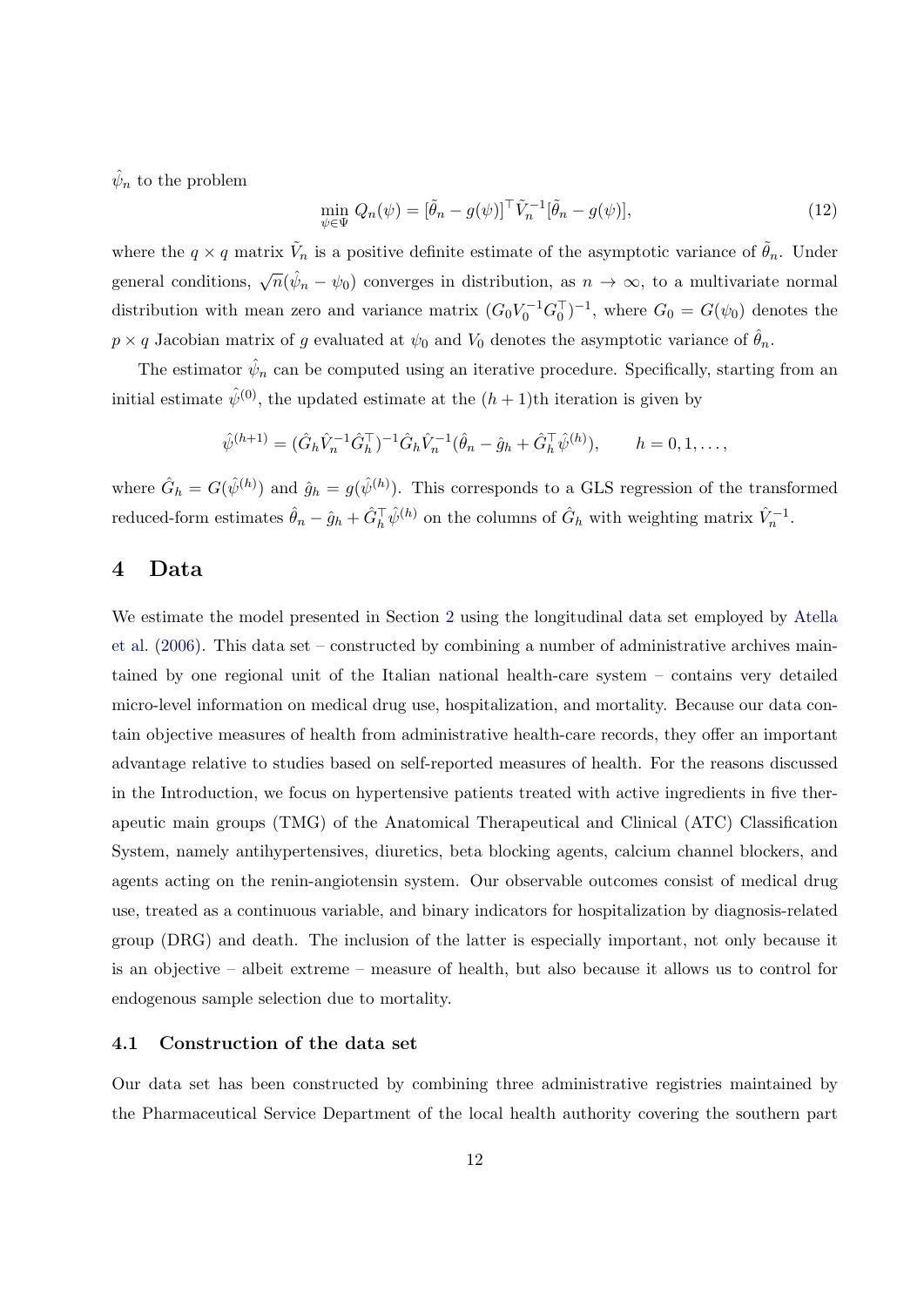of the Italian province of Treviso, one of the prosperous provinces of North-Eastern Italy. This allows us to obtain a very rich, and to our knowledge unique, longitudinal data set containing very detailed information on a representative sample of hypertensive patients treated with active ingredients in five therapeutic main groups (TMG) of the Anatomical Therapeutical and Clinical (ATC) Classification System, namely antihypertensives, diuretics, beta blocking agents, calcium channel blockers, and agents acting on the renin-angiotensin system.

Specifically, the first administrative registry is the drug prescription database, which contains records of patient prescriptions, including the date the prescription is made, the ATC code of the substance prescribed, the number of packages prescribed, and the unit price of the package. The unit price of the package allows us to recover information about the number of pills contained in each package. This registry also includes gender and date of birth of the patient receiving the medications, a unique anonymized patient identifier, a unique anonymized identifier of the physician who prescribes the medication, and gender and date of birth of the physician.

The second administrative registry is the hospitalization registry, which contains records of each single hospitalization episode, including date of entry and dismissal, primary DRG, and cost of hospitalization. Through the anonymized personal identifiers, we link patient prescription and hospitalization information to the last registry, the death and transfer registry. The resulting dataset allows us to follow individual patients through all their accesses to public health-care services until they either die or leave the local health authority. Complete data are available for all registries from 1997 to 2002.

Relative to survey data, these administrative data have both advantages and disadvantages. An important advantage is that they do not present problems which are typical of survey data, namely unit and item non-response, measurement errors, and bias effects due to interaction with interviewers. Another advantage is that they contain extremely rich information on health-care services received by patients. Further, mobility is extremely low in our data and sample selection is (almost) entirely due to mortality. The main disadvantage is that they contain little information on a patient's socio-economic characteristics. In particular, no information on income and education is available.

#### 4.2 Outcomes and controls

We consider three observable outcomes (thus,  $J = 3$ ): medical drug, hospitalization, and mortality. While drug use is a continuous variables, the other two are binary indicators. Since people who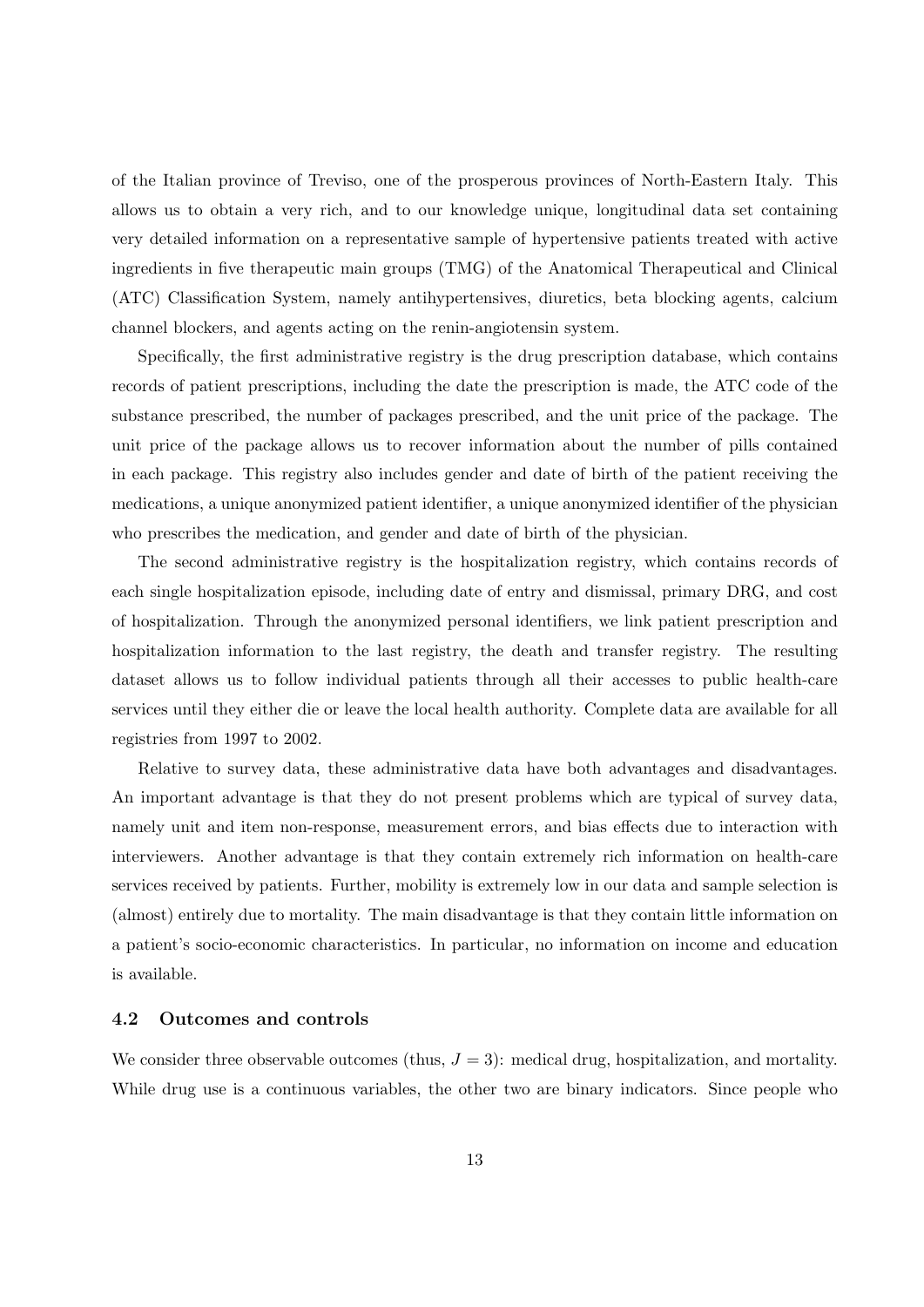die drop out of the sample, the equation for the first outcome can be interpreted as an endogenous selection equation. The time unit is the year.

We observe whether an individual is alive at the end of period  $t$ , and whether she has been hospitalized during period  $t$ . The associated outcome variables are binary 0-1 indicators. Finally, medical drug use  $C_{it}$  is computed by average daily drug purchase,<sup>[2](#page-15-0)</sup> computed as the total number of pills bought by patient i during period t divided by the number of days  $T_{it}$  the patient is observed during the period. Thus

$$
C_{it} = \frac{1}{T_{it}} \sum_{j=1}^{J_{it}} N_{ij} \cdot P_{ij},
$$

where  $J_{it}$  is the number of prescriptions filled to patient i during period t, and  $P_{ij}$  and  $N_{ij}$  are respectively the number of pills per pack and the number of packs contained in the jth prescription. Since patients do not buy medical drugs when they are hospitalized or after they are dead,  $T_{it}$  is given by the total number of days the patient is alive minus the number of days a patient is hospitalized during such period.

Our set of control variables is quite limited and includes age and gender, an indicator for being exempt from the payment of the prescription charge, an indicator for the gender of the patient, and one for concordance between the gender of the patient and the gender of the physician prescribing the drugs (physician and patient gender concordance). Specifically, the indicator for being exempt is equal to one if an individual is exempt from the co-payment prior to 2001 (the year when copayment was temporarily abolished in Italy). Note that all patients in our sample were either always or never exempt from the co-payment in all the sample years prior to 2001. Thus, this indicator is time-invariant for all individuals. Patients in our sample were exempt from the ticket either because of low income, or because they had disability or specific chronic rare pathologies diagnosed by specialists. Thus, although the rules for exemption are somewhat complicated, including this indicator allows us to somehow control for patients' income. Finally, note that the gender of the physician is constant over time for about 98.1% of the patients observed in our sample. To reduce the computational burden, we treated this indicator as time-invariant for all individuals by assigning the gender of the physician who made most of the prescriptions for the few patients who faced a change.

<span id="page-15-0"></span>We consider all patients who are present in the administrative archives in 1997, were born

<sup>&</sup>lt;sup>2</sup> Patients need not consume all the medical drug they purchase. Further, they may buy medical drug in a pharmacy outside the boundaries of their local health authority. Because these events appear to be rare, we do not worry about this source of measurement error.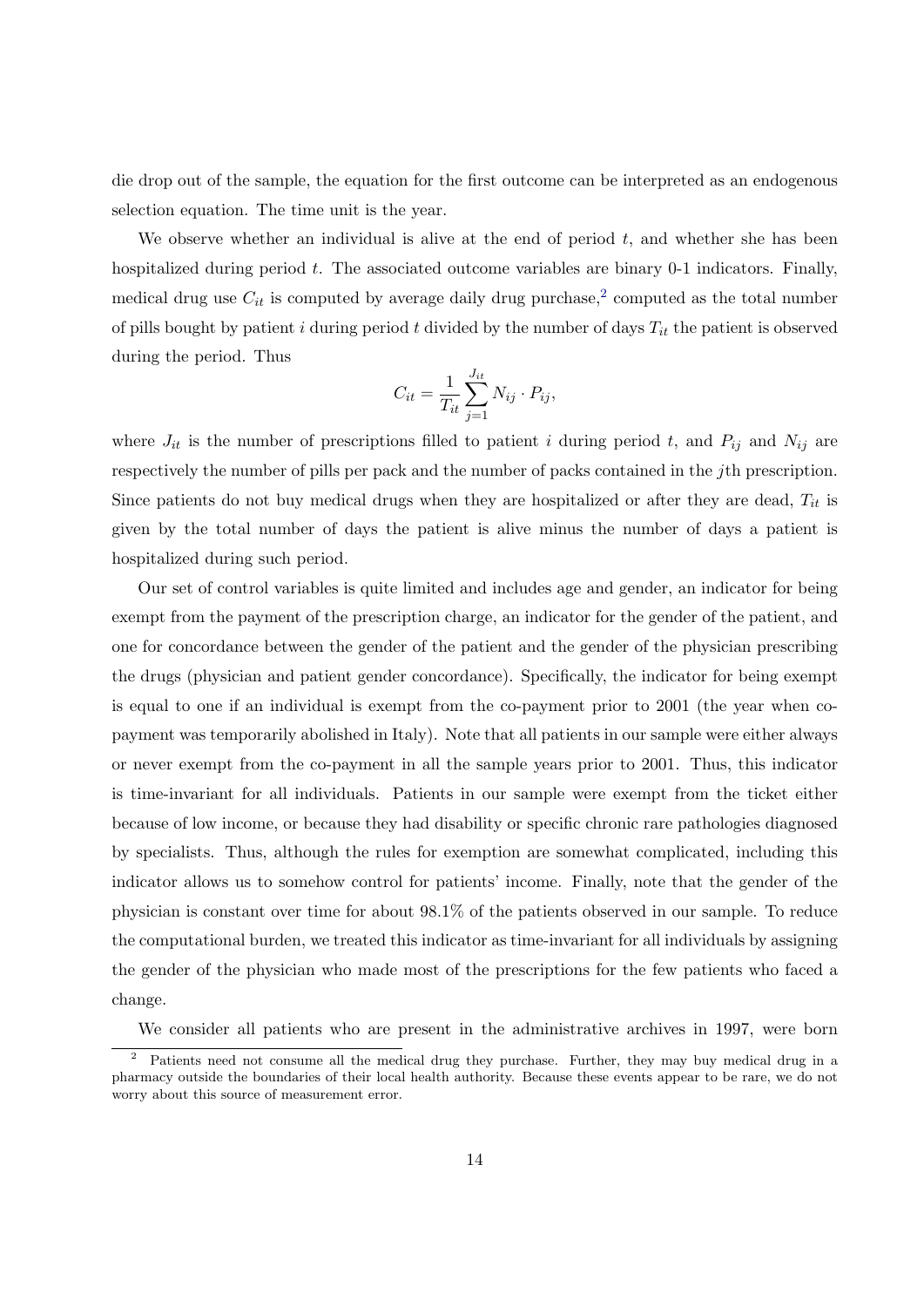between 1920 and 19[3](#page-16-1)9 (aged  $61-80$  in year  $2000$ ),<sup>3</sup> and received at least one prescription during the period of a year.<sup>[4](#page-16-2)</sup> Since some of the medications considered here are also employed against kidney failure, we drop patients who were hospitalized for renal diseases but never for cardiovascular diseases (2.7% patients dropped), patients with missing data on any of the variables used (3.4% patients dropped), and patients with an average drug use greater than 5 pills per day (2.9% patients dropped). The last selection criterion reflects the fact that these outliers may represent cases of co-morbidity. Finally, to apply our dynamic model we keep only patients observed for at least four consecutive periods (2.5% dropped) The final sample consists of 4,296 patients observed for 5.9 years on average. Figure [1](#page-29-0) shows the distribution of the patients included in our final sample by gender and year of birth.

#### 4.3 Descriptive statistics and preliminary evidence

Because we expect a possibly quite different relation between health and medical care depending on gender, we carry out our analysis separately for males and females. Table [1](#page-26-0) shows descriptive statistics for our sample. Mortality, hospitalization and medical drug use are all higher for men than for women. Most of the physicians in our sample are men. Finally, the percentage of individuals who are exempt from paying the prescription charge is very low.

Figure [2](#page-30-0) shows nonparametric kernel estimates of the density of medical drug use by gender. Both densities display two peaks corresponding respectively to about half a pill per day and 1 pill per day. Figure [3](#page-31-0) shows the age-profile of average drug use, hospitalization and mortality by gender. All measures increase with age and are higher for men at all ages.

## <span id="page-16-0"></span>5 Results

Our observable health outcomes are mortality, hospitalization and medical drug use (hence,  $J = 3$ ). The corresponding vector of latent outcomes is  $Y_{it}^* = (Y_{i1t}^*, Y_{i2t}^*, Y_{i3t}^*)'$ , where  $Y_{i1t}^*$  is the logarithm of medical drug use,  $Y_{i2t}^*$  is the propensity to be hospitalized, and  $Y_{i3t}^*$  is latent "frailty". We think of all these latent outcomes as driven by the observable covariates and the latent health stock. Although mortality is an extreme measure of health, it is an objective measure. As such, it is not subject to problems like reporting bias or subjective response scales, that typically affect other subjective measures like self-reported health or conditions. Moreover, the inclusion of this

<span id="page-16-2"></span><span id="page-16-1"></span><sup>&</sup>lt;sup>3</sup> We restrict attention to these cohorts because they comprise the bulk of the population suffering of hypertension. <sup>4</sup> Patients who do not receive prescriptions for more than 365 days are likely to be affected by mild hypertension

that could be treated simply by a healthy diet and by reducing stress factors.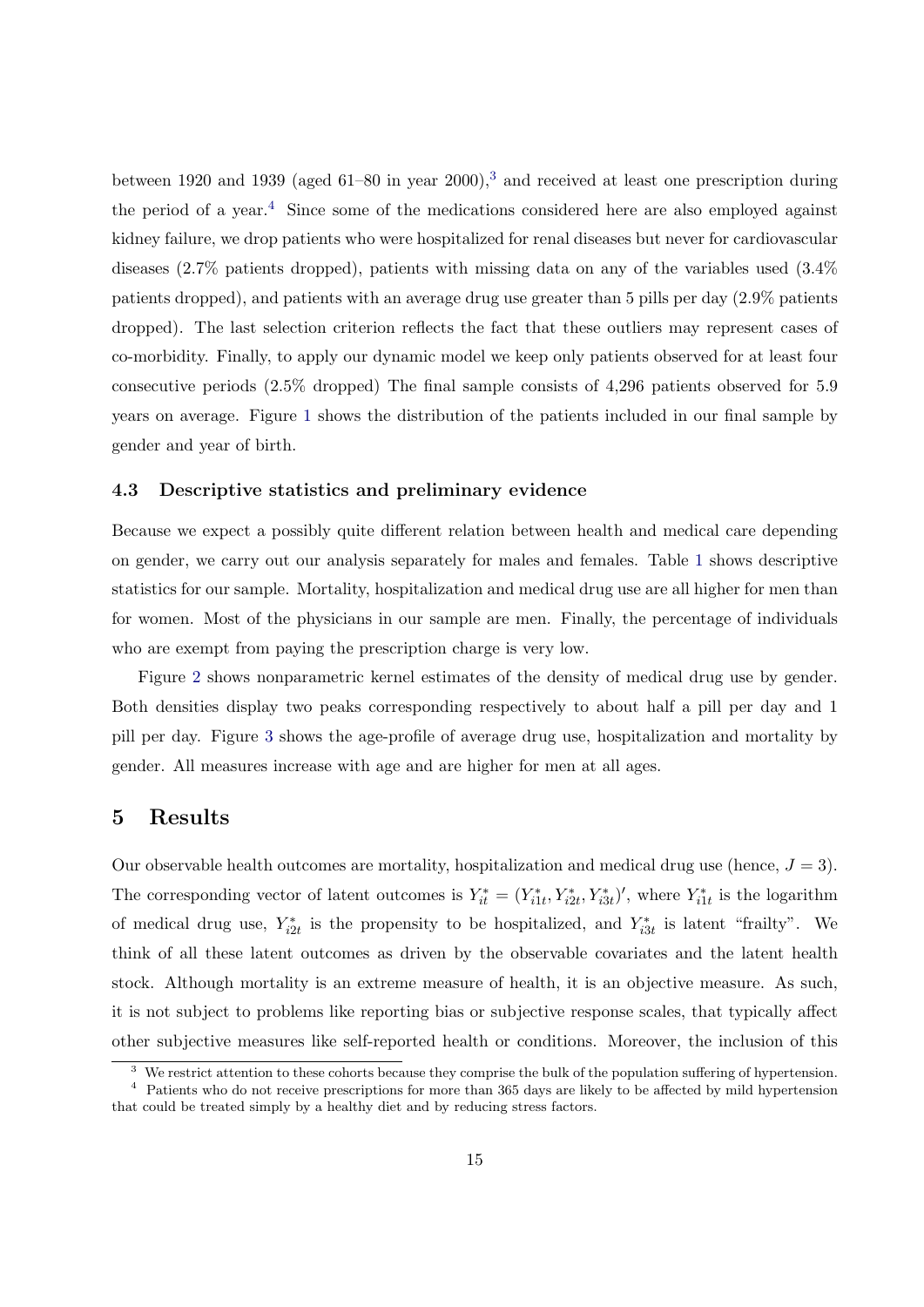outcome is especially important because it allows us to control for endogenous sample selection due to mortality. Given the peculiarities of our sample, panel attrition is (almost) entirely due to mortality.<sup>[5](#page-17-0)</sup>

Except for  $Y_{i1t}^*$ , which is always observable, we only observe binary indicators corresponding to  $Y_{i2t}^*$ , and  $Y_{i3t}^*$ . Thus, the elements of the vector  $Y_{it}$  of observable outcomes are

$$
Y_{ijt} = \begin{cases} Y_{ijt}^*, & \text{if } j = 1, \\ 1[Y_{ijt}^* > 0], & \text{if } j = 2, 3, \end{cases}
$$
 (13)

where  $1[A]$  is the indicator function of the event A.

#### 5.1 Parameter estimates

We estimate the reduced-form parameters in  $(6)$  by MSL. The maximization routine that computes the MSL estimates for these models is written in Mata, the matrix programming language of the statistical package Stata, and is based on the Newton-Raphson algorithm with numerical first and second derivatives. The MSL estimates are based on 50 draws, using Halton sequences, from the multivariate standard Gaussian distribution of the unobservable health shocks. To reduce the influence of the initial conditions and the computational burden, we leave a gap of  $S = 2$  periods after the initial period 0, so we estimate the model with  $t = 3, \ldots, T_i$  periods.<sup>[6](#page-17-1)</sup>

The time-varying variables included in our model are age, an indicator for being hospitalized in  $t-1$ , and the logarithm of medical drug use in  $t-1$ . The time-invariant variables included in our model are an indicator for gender concordance between the patient and the physician, and an indicator for being exempt from the co-payment prior to 2001. The variables in the initial conditions, which may be viewed as additional instruments, include the logarithm of medical drug use in the first sample period, an indicator for being hospitalized in the first sample period, an indicator for gender concordance between the patient and the physician, and an indicator for being exempt from the co-payment prior to 2001. Appendix [B](#page-34-0) presents the estimated coefficients of the reduced-form parameters by gender.

Table [2](#page-27-0) shows MD estimates of the structural parameters by gender. The iterative routine that computes the MD estimates for these models is also written in Mata, the matrix programming language of Stata. Estimated factor loadings of all heath outcomes have a positive sign, denoting that outcomes are all positively related to the latent common factor. Because these outcomes,

<span id="page-17-1"></span><span id="page-17-0"></span><sup>&</sup>lt;sup>5</sup> The only other reason for losing a unit sample is mobility, but this is extremely rare in our data.

 $6$  Estimation of model [\(6\)](#page-6-2) required about 5 days for the subsample of men and 9 days for the subsample of women on an Intel Dual Core i5-6500 CPU @ 3.20GHz computer running Windows 10 and Stata Version 15.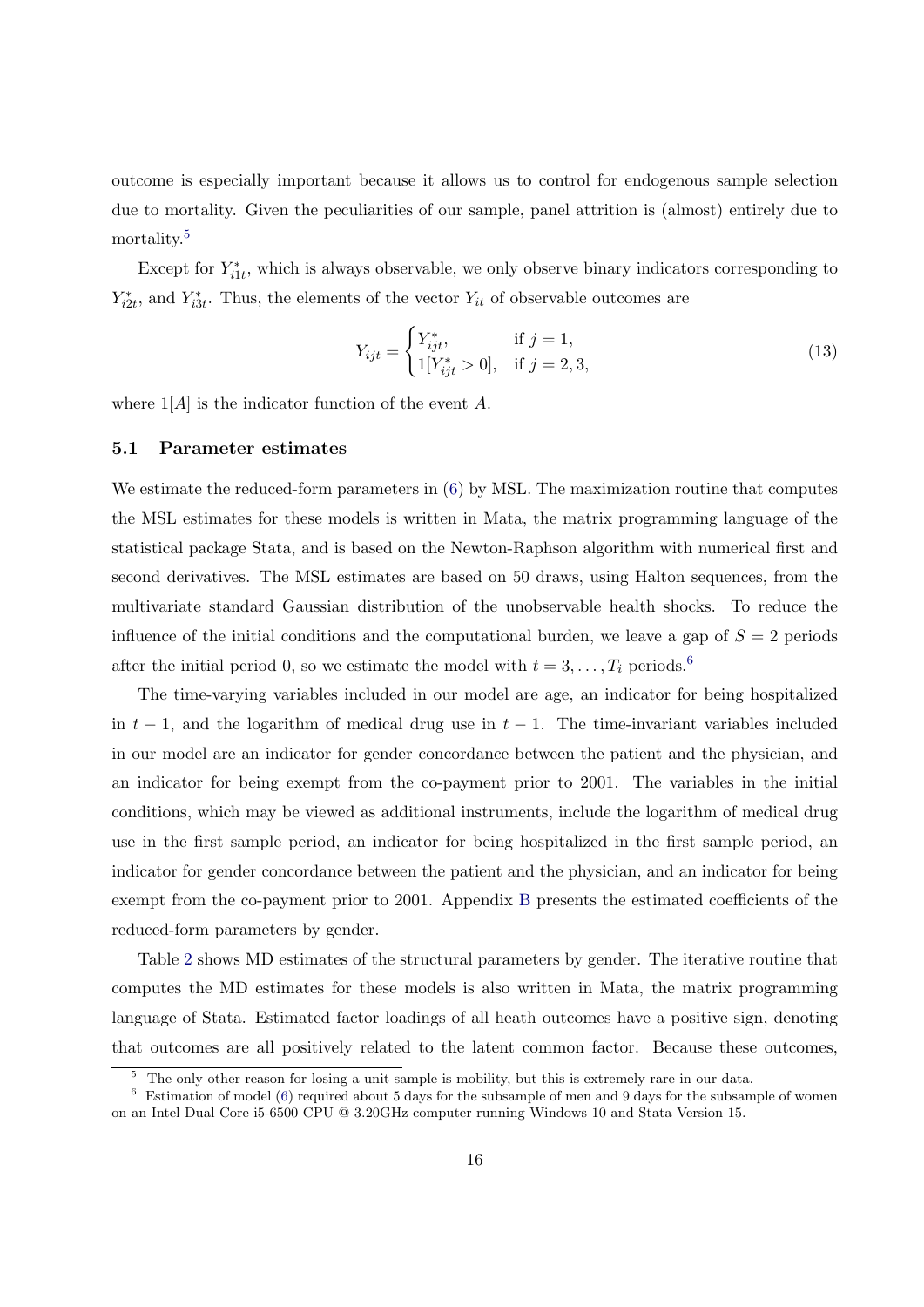namely mortality, hospitalization, and medical drug use, are all expected to increase as health decreases, we interpret the latent common factor  $\eta$  as a measure of bad health. The importance of modeling the latent health stock jointly with the health outcomes is to capture correlation in the error terms associated with endogenous medical care inputs that affect health. Estimation of these factor loadings are an important feature of our model, allowing for joint estimation of endogenous medical care use and health outcomes.

The top panel of Table [2](#page-27-0) shows the estimated coefficients of the equation [\(5\)](#page-6-1) for the initial conditions. Not surprisingly, the initial stock of bad health is positively related to both hospitalization and the level of medical drug use in the initial period, though the latter is not statistically significant for women. Being exempt from co-payment is positive and significant for women. Note that the exemption indicator is a proxy for either the presence of disability or low income. Having a physician of the same gender is positively related to the initial stock of bad health for men, while is negatively related for women. Thus a female physician prescribing medical drugs is associated to better initial health for both male and female patients. The scale parameter  $\gamma$  in equation [\(5\)](#page-6-1) is highly statistically significant for women but not for men.

The second panel of Table [2](#page-27-0) shows the estimated coefficients of the latent health equation, while the following three panels show the estimated coefficients of the three equations for the observable outcomes. Note again that including the mortality equation is another important feature of our model, allowing for endogenous sample selection. Recall that when a variable is included in both the equation for the latent health stock and the equations for the observed health outcomes, we can interpret its coefficient in the latter equations as the direct effect on the outcomes, and its coefficient in the former as the indirect effect – through the latent health stock. The autoregressive coefficient  $\rho$  captures health deterioration. This coefficient is equal to .367 for men and to .621 for women, suggesting a higher rate of health depreciation  $(1 - \rho)$  for men.

In addition to health deterioration, captured by  $\rho$ , an age-related decline in the latent health stock is also reported for men. This means that age indirectly increases the probability of death and hospitalization, through latent health. The estimated direct effects of age are not statistically significant for men. For women, a reduction of bad health as age increases is reported to mitigate health depreciation captured by  $\rho$ . This means that age indirectly decreases the observable health outcomes for women. Nonetheless, these negative indirect effects are dominated by the significant and positive direct effects of age on the probability of death and hospitalization and, to a lesser extent, on medical drug use.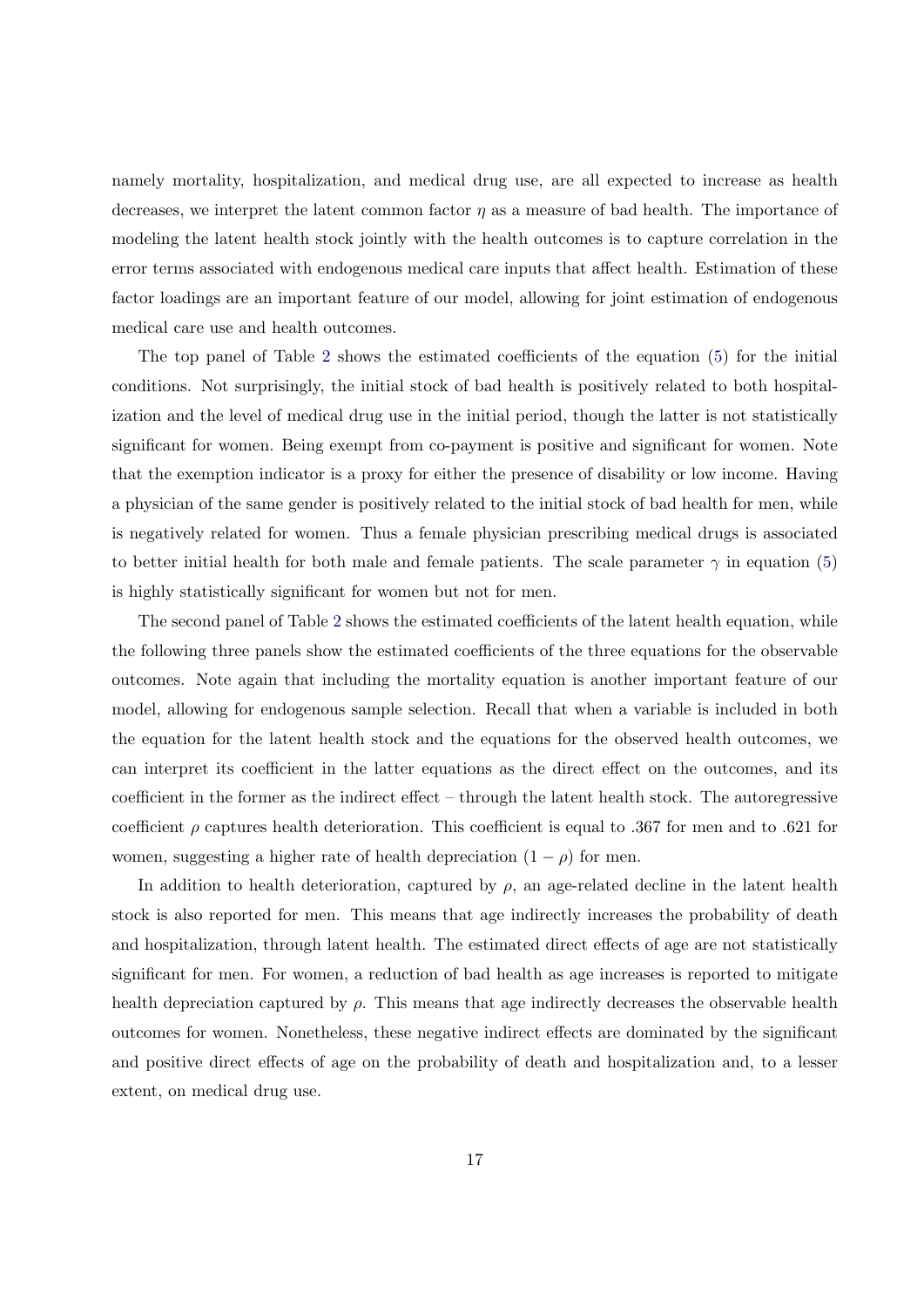Being exempt from payment of the prescription charge increases both the probability of death and hospitalization. This effect is what one would expect, because this indicator is a proxy for either the presence of disability or low income. The partial effect on medical drug use is not significant. A male GP is associated with a lower probability of hospitalization both for male and female patients.

Being hospitalized in period  $t - 1$  significantly reduces health, especially for men. In fact, the estimated coefficients of  $Y_{2,t-1}$  on the latent bad health equation is positive. For men, lagged hospitalization has also a negative direct effects on the current probability of death and on the probability of being hospitalized again in the current period. One interpretation is that an hospitalization episode makes it less likely to be hospitalized again or even dying in the following period, possibly leading to a temporary health restore, but also reduces health, with negative indirect effects in the future years. This is consistent with findings from [Yang, Gilleskie & Norton](#page-25-12) [\(2009\)](#page-25-12). For women, the direct effect of previous period hospitalization on the current probability of death is also negative but not significant. For women, lagged hospitalization is instead positively correlated with the probability of being hospitalized again in the current period. Thus, for women, both the direct and the indirect effects of a hospitalization episode go in the same direction of increasing the future probability of a subsequent hospitalization. Finally, hospitalization in a previous year suggests a slightly lower use of medical drugs in the the following year, although the coefficient is not significant for men.

Next, we investigate the effects of lagged medical drug use on health production and on current observable outcomes and medical use. First of all, lagged medical drug use significantly reduces latent bad health, especially for men. Thus, as expected, medical drug consumption acts as a health investment. In fact, as long as differences in purchases reflect differences in consumption levels, additional prescription drug use may prevent transitions to worse health.

Not surprisingly, lagged medical drug use significantly affects medical consumption today. Specifically, previous prescription drug is positively correlated with contemporaneous drug consumption. This may reflect both the fact that the specific illness considered here, i.e. hypertension, is a chronic pathology, but also possibly the habitual or dependent nature of medical care use at older ages. Moreover, individuals who used more prescription drugs in the previous year are more likely to be hospitalized this year. These estimates suggest that previous medical drug use has a direct effect on current use and hospitalization, independent of its indirect effect through changes in health. Lagged medical drug use has also a positive direct effect increasing the current probability of death for men. Nonetheless, this direct effect is then contrasted by an indirect effects through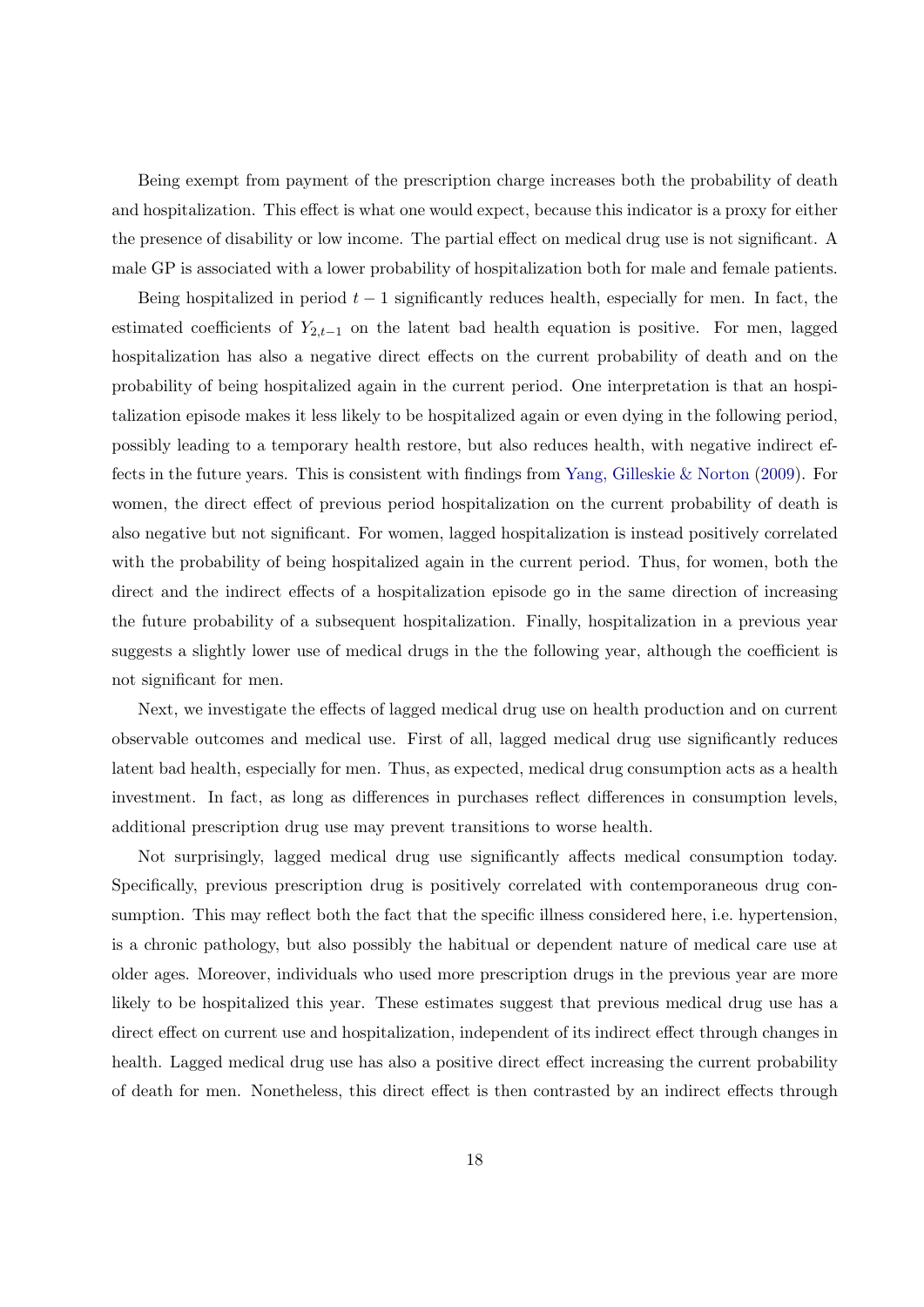health going in the opposite direction. For women, both direct and indirect effects of lagged medical drug use go in the same direction, reducing the future probability of death.

#### 5.2 Direct, indirect and total partial effects

The estimated coefficients in the equations for mortality and hospitalization reported in Table [2](#page-27-0) are not very easy to interpret. Table [3](#page-28-0) reports estimated effects from the dynamic factor model by gender. Specifically, we report estimates of the direct, indirect and total marginal effects implied by our model. These effects are reported for lagged hospitalization, lagged medical drug use, and age. Standard errors are based on the delta method. For the probabilities of hospitalization  $(Y_2)$ and death  $(Y_3)$ , these are the partial effects for the baseline individual. The baseline individual is a man or woman aged 75 years, not exempt from the prescription charge, with a GP not of the same gender, who in  $t - 1$  had an average medical consumption of one pill per day and was not hospitalized. For discrete variables, such lagged hospitalization, these are obtained by taking differences. For continuous variables, such as lagged medical drug use and age, they are obtained by taking the derivative of probabilities with respect to the variable in question. For the sake of completeness we also report direct, indirect and total marginal effects for medical drug use  $(Y_1)$ .

Not surprisingly, both the probability of death and hospitalization increase with age. Looking at the total effects, all else equal, individuals are 0.1% more likely to die as they get one year older. Each additional year, the probability of hospitalization increases 0.6% for men and 0.4% for women. Being hospitalized in  $t-1$  increases the probability of death by 1% for men and by 0.7% for women. This is mainly due to the "long-run" indirect effects of hospitalization reducing latent health. Lagged hospitalization strongly increases the probability of being hospitalized again in the current period, despite the smaller direct effect reducing such a probability for men. The indirect effect of lagged medical use preserving or restoring latent health is slightly overwhelmed by the direct effect in the opposite direction both on the probability of death and hospitalization. The only exception is the probability of death for women, where direct and indirect effects are both negative. In this case, an increase in medical use reduces such a probability by 0.2% in the next period. Finally, for medical drug use, estimated effects actually show the strong persistence of medical consumption, typical of a chronic condition such as hypertension, under consideration here. The total partial effects of lagged hospitalization and age are not significant.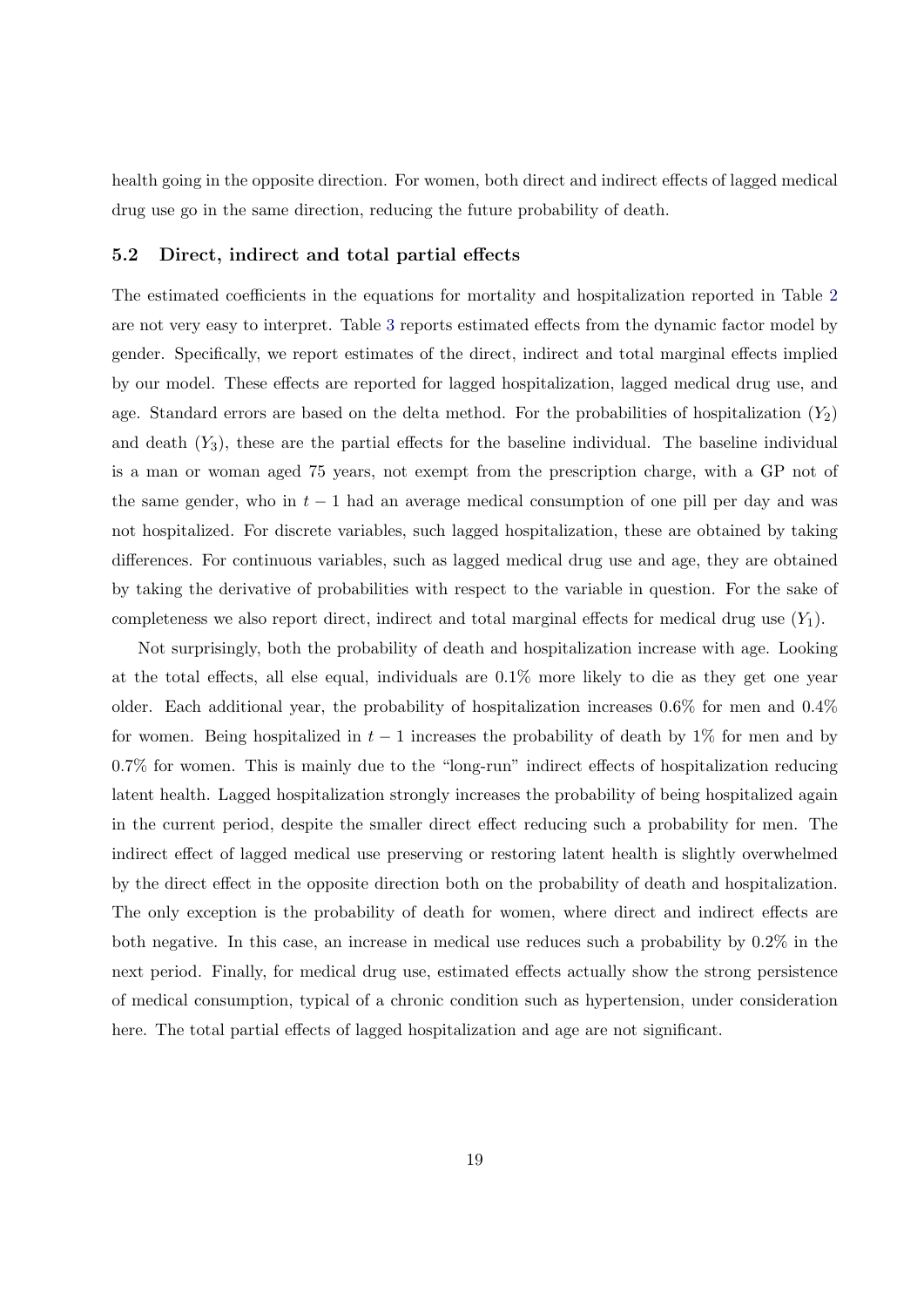## <span id="page-21-0"></span>6 Conclusions

In this paper, we present a tractable dynamic factor model of health and medical treatment, where observable health outcomes are driven by the latent individual health and lagged medical treatment. This paper extends the existing literature on the dynamic relationship between health and medical treatment in several ways. The dynamics of health arises from both exogenous health depreciation and endogenous health investments. Our model allows us investigating the effect of medical treatment on health production, and on future medical use and observable outcomes. By including mortality among observable outcomes, our model accounts for endogenous attrition. Because we allow for both state dependence and dynamics in the latent factor, our model can be viewed as a generalization of dynamic panel data models or as an extension of state-space models to microeconomic panel data. Thus, because of its generality, our method can be also applied in a variety of other settings.

We estimate the model by maximum simulated likelihood and minimum distance methods using a rich longitudinal data set containing very detailed information on medical drug use, hospitalization, and mortality for a representative sample of hypertensive individuals. In particular, we focus on patients who were prescribed medical drugs employed against hypertension, a chronic asymptomatic pathology affecting a large share of the adult population. Due to the peculiarity of the pathology considered here, focusing on such patients offers the possibility of having helpful insights into the relation between health and medical care.

Our model allows us investigating the effect of medical drug use on health production, and on future medical use and observable outcomes. Our study provides evidence that medical care consumption is highly correlated over time, and that this relationship depends on both permanent and time-varying observable and unobservable heterogeneity. Moreover, our study produces estimates of both direct and indirect effects of medical care use on observable health outcomes. These indirect effects can be viewed as longer-term effects through latent health. First of all, our findings suggest that, medical drug use significantly maintains future health levels and prevents transitions to worse health. Many previous analyses using simple empirical models to analyse the relationship between medical care and health were not successful in this direction, because of simultaneity through the unobservable components of health deterioration, failing to recognize the health investment role of medical care. Considering observable health outcomes, these indirect effects of medical care use have a clear role in reducing the future probability of hospitalization and death.

In terms of policy implications, our results suggest that policies aimed at improving awareness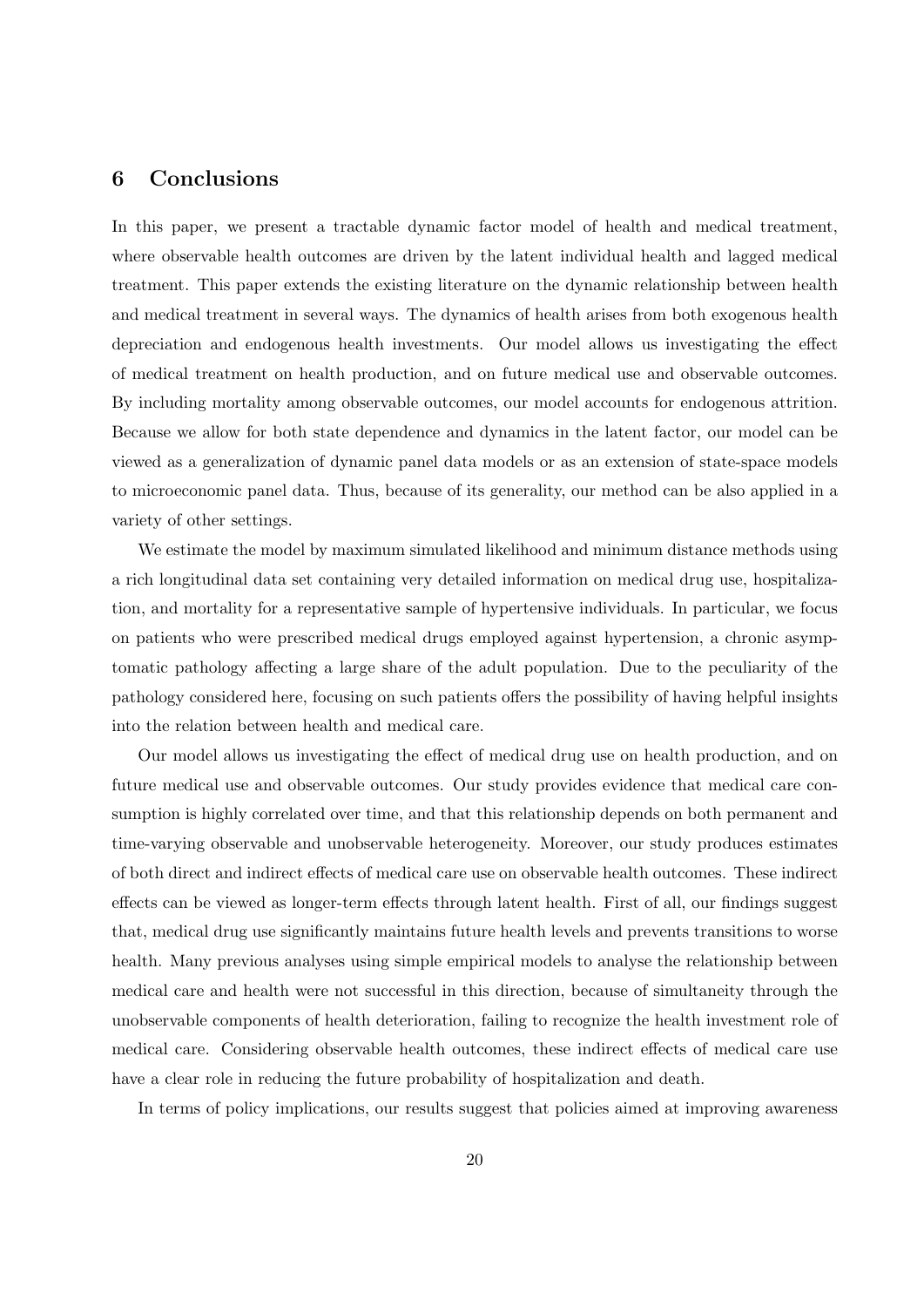of hypertensive diseases and the importance of the treatment of high blood pressure may help reduce cardiovascular risks, and consequent hospitalization and mortality. The presence of both state dependence and dynamics in the latent health means that also short-term policy interventions may have longer-term implications.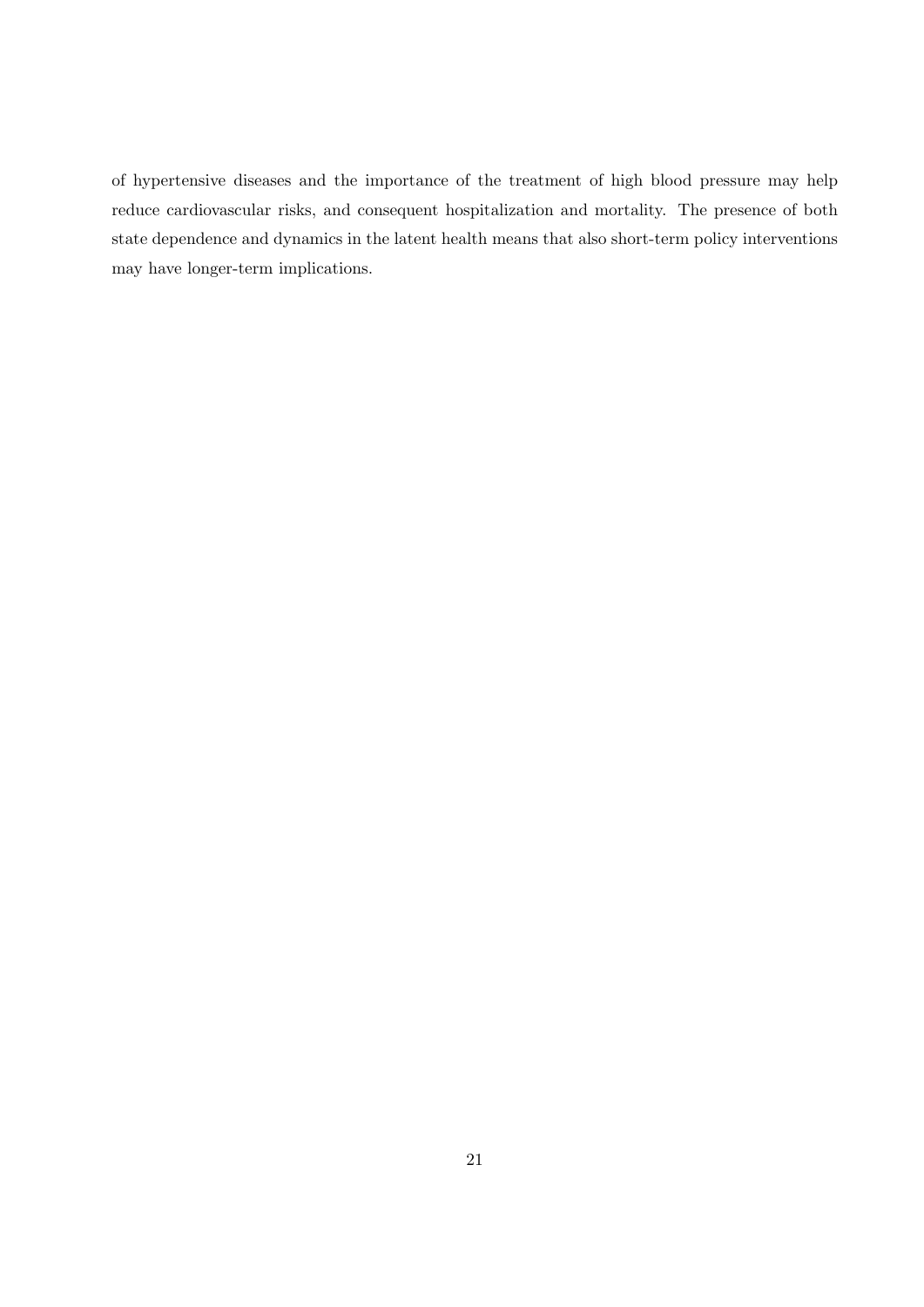## References

- <span id="page-23-7"></span>Arellano, M. & Bond, S. (1991), 'Some tests of specification for panel data: Monte Carlo evidence and an application to employment equations', Review of Economic Studies 58(2), 277–297.
- <span id="page-23-3"></span>Atella, V., Depalo, D., Peracchi, F. & Rossetti, C. (2006), 'Drug compliance, co-payment and health outcomes: Evidence from a panel of Italian patients', *Health Economics* 15(9), 875–892.
- <span id="page-23-10"></span>Bai, J. (2009), 'Panel data models with interactive fixed effects', Econometrica 77(4), 1229–1279.
- <span id="page-23-2"></span>Bai, J. & Li, K. (2016), 'Maximum likelihood estimation and inference for approximate factor models of high dimension', Review of Economics and Statistics 98(2), 298–309.
- <span id="page-23-1"></span>Bai, J. & Wang, P. (2014), 'Identification theory for high dimensional static and dynamic factor models', Journal of Econometrics 178(2), 794–804.
- <span id="page-23-4"></span>Baltagi, B. (2001), Econometric Analysis of Panel Data (2nd ed.), John Wiley & Sons, New York.
- <span id="page-23-11"></span>Bartolucci, F., Belotti, F. & Peracchi, F. (2015), 'Testing for time-invariant unobserved heterogeneity in generalized linear models for panel data', Journal of Econometrics  $184(1)$ ,  $111-123$ .
- <span id="page-23-9"></span>Bartolucci, F. & Farcomeni, A. (2009), 'A multivariate extension of the dynamic logit model for longitudinal data based on a latent Markov heterogeneity structure', *Journal of the American* Statistical Association 104(486), 816–831.
- <span id="page-23-5"></span>Bartolucci, F. & Nigro, V. (2010), 'A dynamic model for binary panel data with unobserved heterogeneity admitting a  $\sqrt{n}$ -consistent conditional estimator', *Econometrica* **78**(2), 719–733.
- <span id="page-23-6"></span>Bartolucci, F., Nigro, V. & Pigini, C. (2018), 'Testing for state dependence in binary panel data with individual covariates by a modified quadratic exponential model', *Econometric Reviews*  $37(1), 61-88.$
- <span id="page-23-0"></span>Case, A. & Deaton, A. (2005), Broken down by work and sex: How our health declines, in D. A. Wise, ed., 'Analyses in the Economics of Ageing', University of Chicago Press, Chicago, pp. 185– 212.
- <span id="page-23-8"></span>Contoyannis, P., Jones, A. M. & Rice, N. (2004), 'The dynamics of health in the British Household Panel Survey', Journal of Applied Econometrics 19(4), 473–503.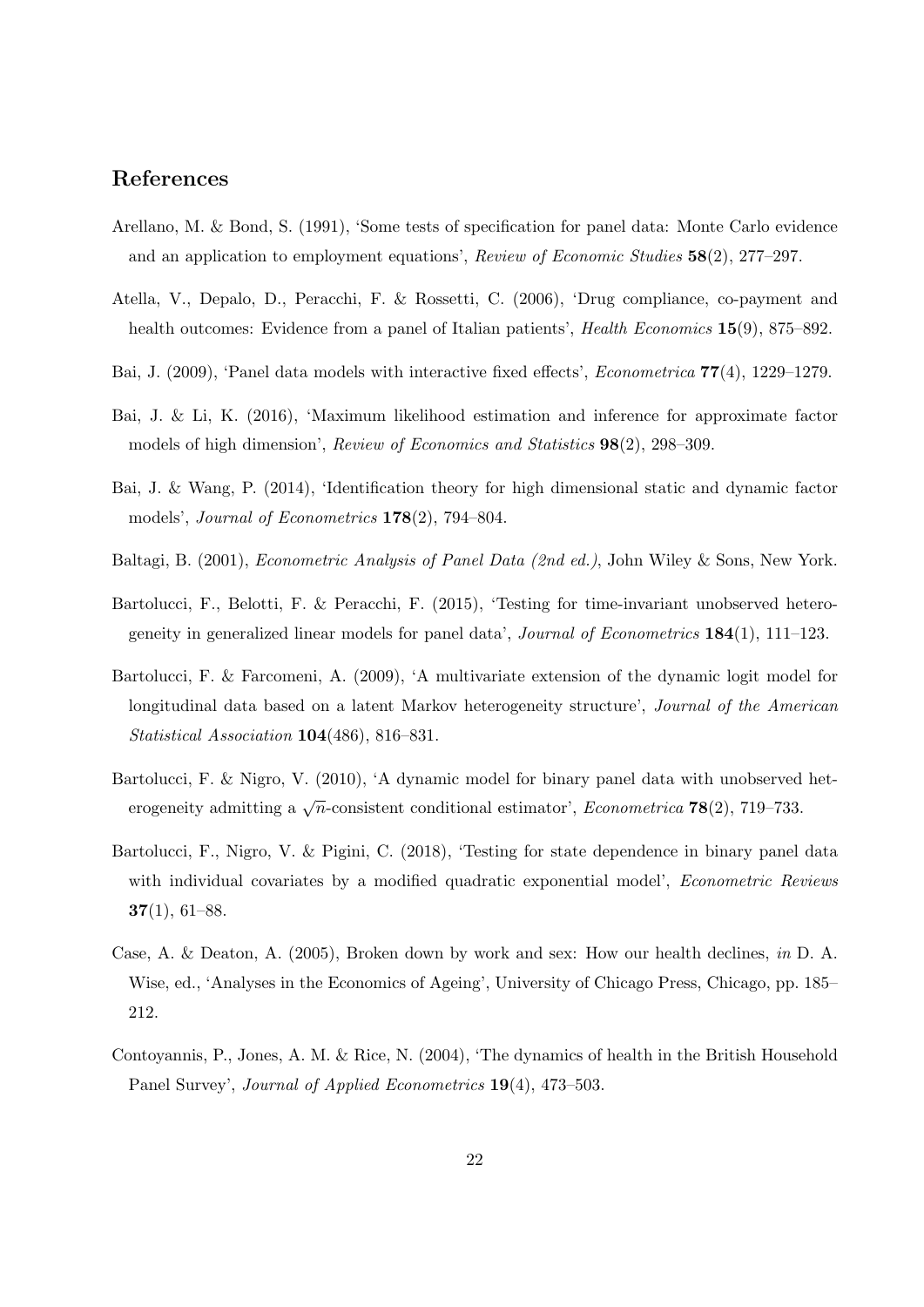- <span id="page-24-5"></span>Cunha, F., Heckman, J. & Navarro, S. (2005), 'Separating uncertainty from heterogeneity in life cycle earnings', Oxford Economic Papers 57(2), 191–261.
- <span id="page-24-9"></span>Durbin, J. & Koopman, S. J. (2001), Time Series Analysis by State Space Methods, Vol. 38, Oxford University Press, New York.
- <span id="page-24-6"></span>Eisenhauer, P., Heckman, J. J. & Mosso, S. (2015), 'Estimation of dynamic discrete choice models by maximum likelihood and the simulated method of moments', International Economic Review 56(2), 331–357.
- <span id="page-24-11"></span>Ferguson, T. S. (1996), A Course in Large Sample Theory, Chapman & Hall, London.
- <span id="page-24-3"></span>French, D. & O'Hare, C. (2013), 'A dynamic factor approach to mortality modeling', Journal of Forecasting 32(7), 587–599.
- <span id="page-24-2"></span>Geweke, J. (1977), The dynamic factor analysis of economic time series models, in D. Aigner  $\&$ A. Goldberger, eds, 'Latent variables in socio-economic models', North-Holland, pp. 365–383,.
- <span id="page-24-8"></span>Gouriéroux, C. & Monfort, A. (1997), Simulation-based Econometric Methods, Oxford University Press, New York.
- <span id="page-24-0"></span>Grossman, M. (1972), 'On the concept of health capital and the demand for health', Journal of Political Economy  $80(2)$ , 223-255.
- <span id="page-24-1"></span>Grossman, M. (2000), The human capital model, in A. J. Culyer & J. P. Newhouse, eds, 'Handbook of Health Economics', Vol. 1, Elsevier, Amsterdam, pp. 347–408.
- <span id="page-24-10"></span>Hajivassiliou, V. A. & Ruud, P. A. (1994), Classical estimation methods for LDV models using simulation, in R. Engle & D. McFadden, eds, 'Handbook of Econometrics', Vol. 4, Elsevier, New York, pp. 2383–2441.
- <span id="page-24-4"></span>Heckman, J. J. (1981), The incidental parameters problem and the problem of initial conditions in estimating a discrete time-discrete data stochastic process, in C. F. Manski & D. L. Mc-Fadden, eds, 'Structural Analysis of Discrete Data with Econometric Applications', MIT Press, Cambridge, MA.
- <span id="page-24-7"></span>Heiss, F. (2008), 'Sequential numerical integration in nonlinear state space models for microeconometric panel data', Journal of Applied Econometrics 23(3), 373–389.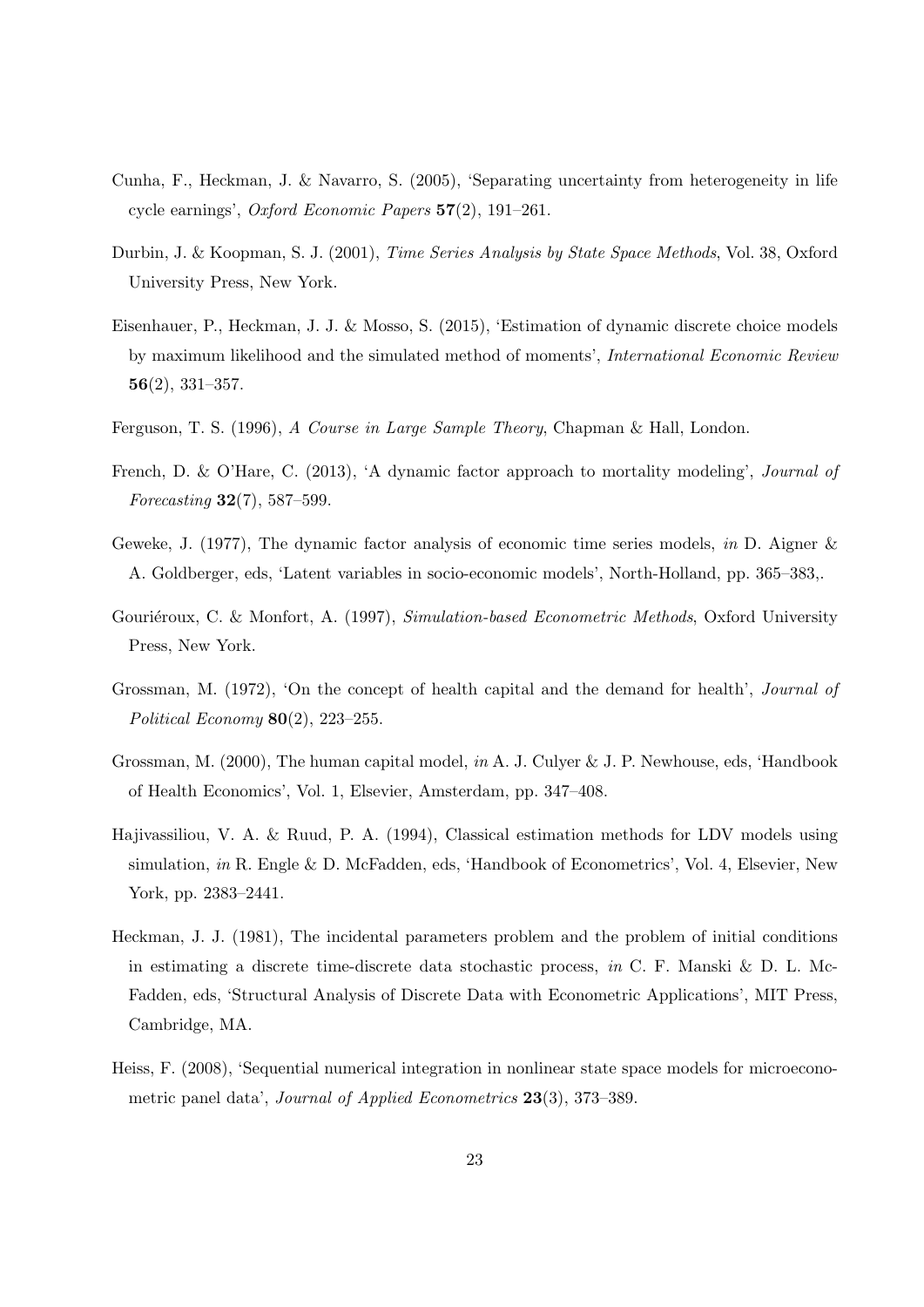- <span id="page-25-8"></span>Heiss, F. (2011), 'Dynamics of self-rated health and selective mortality', Empirical Economics  $40(1)$ , 119–140.
- <span id="page-25-9"></span>Heiss, F. & Winschel, V. (2008), 'Likelihood approximation by numerical integration on sparse grids', Journal of Econometrics  $144(1)$ , 62–80.
- <span id="page-25-5"></span>Holtz-Eakin, D., Newey, W. & Rosen, H. S. (1988), 'Estimating vector autoregressions with panel data', Econometrica 56, 1371–1395.
- <span id="page-25-4"></span>Honoré, B. E. & Kyriazidou, E. (2000), 'Panel data discrete choice models with lagged dependent variables', Econometrica 68(4), 839–874.
- <span id="page-25-2"></span>Hsiao, C. (2003), Analysis of Panel Data (2nd ed.), Cambridge University Press, New York.
- <span id="page-25-3"></span>Lancaster, T. (2000), 'The incidental parameter problem since 1948', Journal of Econometrics 95(2), 391–413.
- <span id="page-25-0"></span>Muurinen, J.-M. (1982), 'Demand for health: A generalised Grossman model', Journal of Health *Economics*  $1(1), 5-28.$
- <span id="page-25-6"></span>Pudney, S. (2008), 'The dynamics of perception: Modelling subjective wellbeing in a short panel', Journal of the Royal Statistical Society: Series A (Statistics in Society) 171(1), 21–40.
- <span id="page-25-1"></span>Sargent, T. J. & Sims, C. A. (1977), 'Business cycle modeling without pretending to have too much a priori economic theory', New methods in Business Cycle Research 1, 145–168.
- <span id="page-25-7"></span>Tanizaki, H. (2003), Nonlinear and non-Gaussian state-space modeling with Monte Carlo techniques: A survey and comparative study, in D. Shanbhag & C. Rao, eds, 'Handbook of Statistics', Vol. 21, Elsevier, New York, pp. 871–929.
- <span id="page-25-10"></span>Train, K. E. (2003), Discrete Choice Methods with Simulation, Cambridge University Press, Cambridge, UK.
- <span id="page-25-11"></span>Wang, X. & Hickernell, F. J. (2000), 'Randomized Halton sequences', *Mathematical and Computer* Modelling 32(7-8), 887–899.
- <span id="page-25-12"></span>Yang, Z., Gilleskie, D. B. & Norton, E. C. (2009), 'Health insurance, medical care, and health outcomes: A model of elderly health dynamics', The Journal of Human Resources 44(1), 47– 114.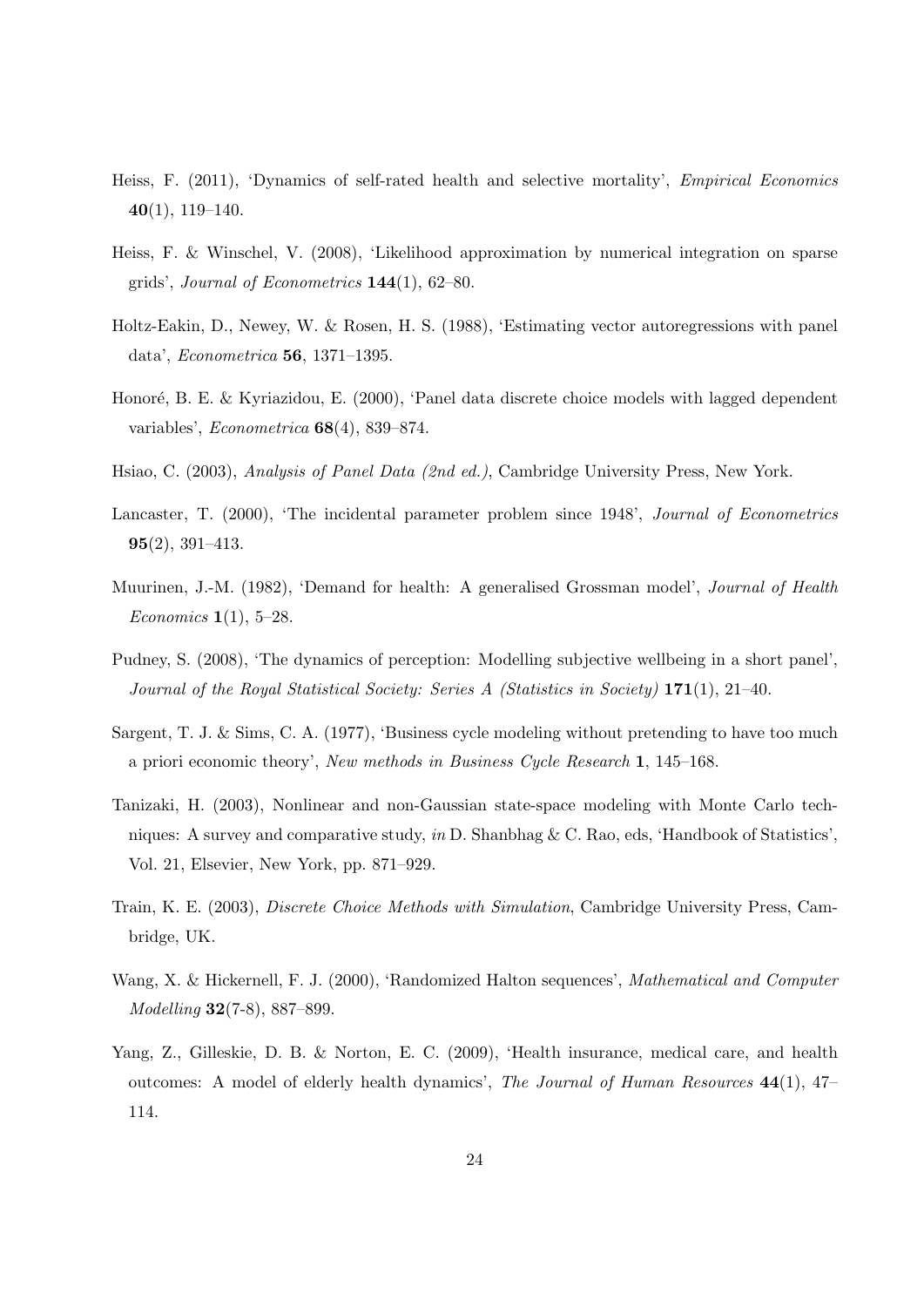|                          | Men    |       | Women  |       |
|--------------------------|--------|-------|--------|-------|
|                          | Mean   | SD    | Mean   | SD    |
| Log. of medical drug use | 0.097  | 0.643 | 0.012  | 0.647 |
| Mortality                | 0.013  | 0.115 | 0.008  | 0.088 |
| Hospitalization          | 0.214  | 0.410 | 0.179  | 0.383 |
| Age                      | 69.79  | 5.811 | 70.76  | 5.825 |
| Exempt from charge       | 0.025  | 0.157 | 0.013  | 0.115 |
| Same gender physician    | 0.849  | 0.358 | 0.159  | 0.366 |
| Observations             | 10,143 |       | 15,338 |       |
| Patients                 | 1,717  |       | 2,579  |       |

<span id="page-26-0"></span>Table 1: Descriptive statistics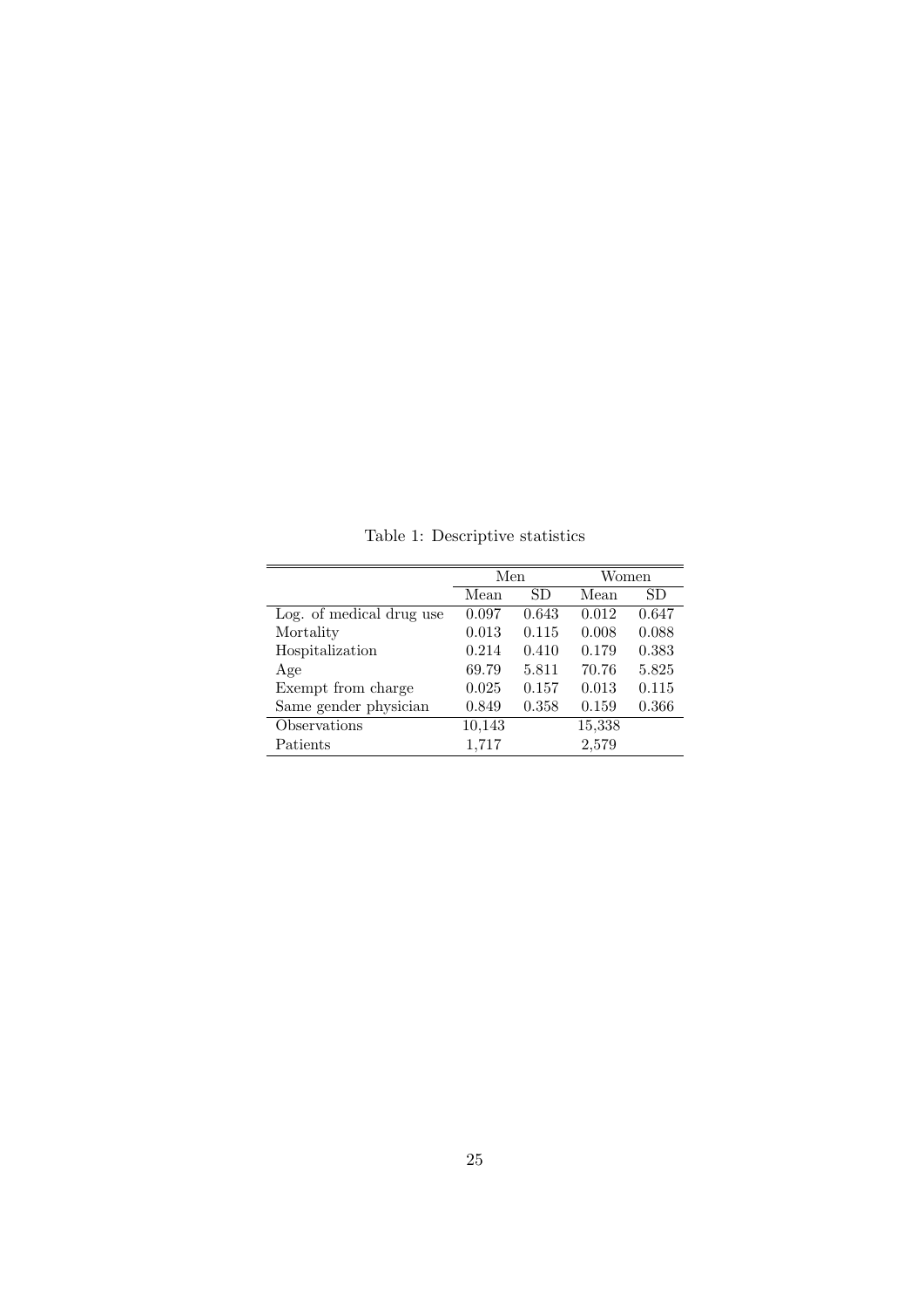|                                          | $\bar{\text{Men}}$ | Women        |  |  |  |  |  |
|------------------------------------------|--------------------|--------------|--|--|--|--|--|
| Initial conditions (bad health) $\eta_0$ |                    |              |  |  |  |  |  |
| $Y_{10}$                                 | $0.452***$         | 0.035        |  |  |  |  |  |
| $Y_{20}$                                 | $2.390***$         | $1.314***$   |  |  |  |  |  |
| Gender concordance                       | $0.333***$         | $-0.495$ *** |  |  |  |  |  |
| Exempt                                   | $-0.275$           | $0.974$ ***  |  |  |  |  |  |
| $\gamma$                                 | 0.002              | $1.598***$   |  |  |  |  |  |
| Latent common factor (bad health) $\eta$ |                    |              |  |  |  |  |  |
| Age - 75                                 | $0.057***$         | $-0.018$ *** |  |  |  |  |  |
| $Y_{1,t-1}$                              | $-0.348$ ***       | $-0.067$ *** |  |  |  |  |  |
| $Y_{2,t-1}$                              | $1.737***$         | $0.624$ ***  |  |  |  |  |  |
| $\rho$                                   | $0.367***$         | $0.621***$   |  |  |  |  |  |
| Log medical drug use $Y_1$               |                    |              |  |  |  |  |  |
| Constant                                 | 0.033              | $0.059***$   |  |  |  |  |  |
| Gender concordance                       | 0.033              | 0.024        |  |  |  |  |  |
| Exempt                                   | 0.064              | $-0.081$     |  |  |  |  |  |
| Age - 75                                 | $-0.002$           | $0.003*$     |  |  |  |  |  |
| $Y_{1,t-1}$                              | $0.688***$         | $0.720***$   |  |  |  |  |  |
| $Y_{2,t-1}$                              | $-0.052$           | $-0.036*$    |  |  |  |  |  |
| Factor loading                           | 0.014              | $0.026*$     |  |  |  |  |  |
| Hospitalization $Y_2$                    |                    |              |  |  |  |  |  |
| Constant                                 | $-0.890$ ***       | $-1.600$ *** |  |  |  |  |  |
| Gender concordance                       | $-0.071$ ***       | $0.229***$   |  |  |  |  |  |
| Exempt                                   | $0.484***$         | 0.132        |  |  |  |  |  |
| Age - $75$                               | $-0.007$           | $0.054***$   |  |  |  |  |  |
| $Y_{1,t-1}$                              | $0.243***$         | $0.182***$   |  |  |  |  |  |
| $Y_{2,t-1}$                              | $-0.330$ ***       | $0.136***$   |  |  |  |  |  |
| Factor loading                           | $0.506$ ***        | $0.983***$   |  |  |  |  |  |
| Death $Y_3$                              |                    |              |  |  |  |  |  |
| Constant                                 | $-2.262$ ***       | $-2.568$ *** |  |  |  |  |  |
| Gender concordance                       | $0.142***$         | 0.041        |  |  |  |  |  |
| Exempt                                   | $0.360$ ***        | $0.647***$   |  |  |  |  |  |
| Age - 75                                 | 0.010              | $0.056$ ***  |  |  |  |  |  |
| $Y_{1,t-1}$                              | $0.423$ ***        | $-0.055**$   |  |  |  |  |  |
| $Y_{2,t-1}$                              | $-0.739$ ***       | $-0.046$     |  |  |  |  |  |
| Factor loading                           | $0.564***$         | $0.574$ ***  |  |  |  |  |  |
| No. of obs.                              | 4,992              | 7,601        |  |  |  |  |  |
| No. of patients                          | 1,717              | 2,579        |  |  |  |  |  |

<span id="page-27-0"></span>Table 2: Estimated coefficients of the structural parameters by gender (\* significant at 10%; \*\* significant at 5%; \*\*\* significant at 1%)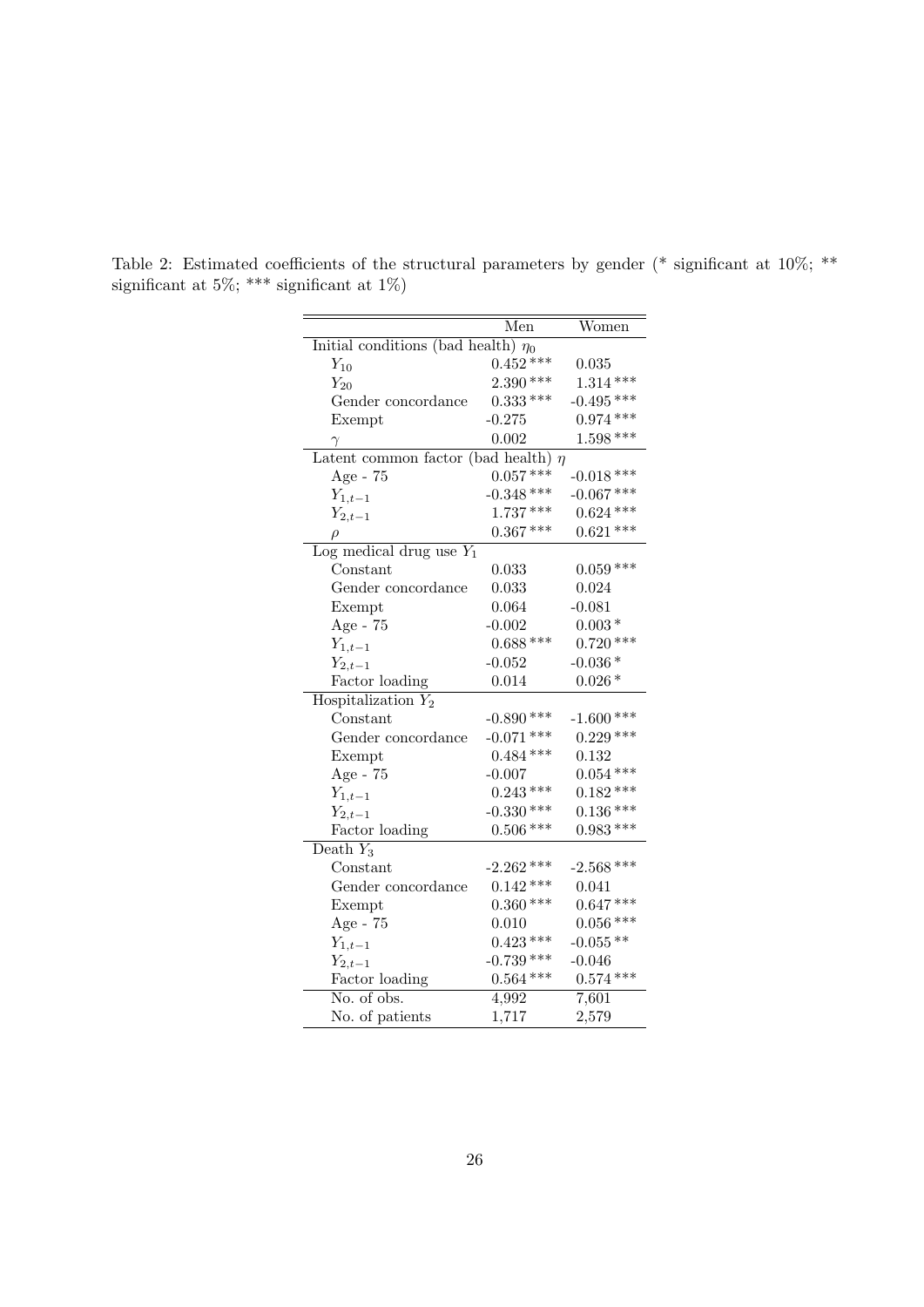<span id="page-28-0"></span>

|             |                      | Men       |            |           | Women     |            |            |
|-------------|----------------------|-----------|------------|-----------|-----------|------------|------------|
|             |                      | Direct    | Indirect   | Total     | Direct    | Indirect   | Total      |
|             | $Y_{1t}$             |           |            |           |           |            |            |
| $Y_{1,t-1}$ |                      | $0.69***$ | $-0.00$    | $0.68***$ | $0.72***$ | $-0.00*$   | $0.72***$  |
| $Y_{2,t-1}$ | $0 \rightarrow 1$    | $-0.05$   | 0.02       | $-0.03$   | $-0.04*$  | $0.02*$    | $-0.02$    |
| Age         |                      | $-0.00$   | 0.00       | $-0.00$   | $0.00*$   | $-0.00*$   | 0.00       |
|             | $Pr[Y_{2t} = 1]$ (%) |           |            |           |           |            |            |
| $Y_{1,t-1}$ | PE at ln(1)          | $5.8***$  | $-5.1***$  | $1.7***$  | $17***$   | $-0.8$ *** | $1.2***$   |
| $Y_{2,t-1}$ | $0 \rightarrow 1$    | $-7.5***$ | $30.9***$  | $18.0***$ | $17***$   | $10.7***$  | $14.3***$  |
| Age         | PE at 75             | $-0.2$    | $0.8***$   | $0.6***$  | $0.6***$  | $-0.2$ *** | $0.4***$   |
|             | $Pr[Y_{3t} = 1]$ (%) |           |            |           |           |            |            |
| $Y_{1,t-1}$ | PE at ln(1)          | $0.8***$  | $-0.8$ *** | $0.5***$  | $-0.1*$   | $-0.1$ *** | $-0.2$ *** |
| $Y_{2,t-1}$ | $0 \rightarrow 1$    | $-1.0***$ | $8.8***$   | $1.0***$  | $-0.1$    | $0.8***$   | $0.7***$   |
| Age         | PE at 75             | 0.0       | $0.1***$   | $0.1***$  | $0.1***$  | $-0.0$ *** | $0.1***$   |

Table 3: Estimated effects from the dynamic factor model by gender (standard errors based on the delta method; \* significant at 10%; \*\* significant at 5%; \*\*\* significant at 1%)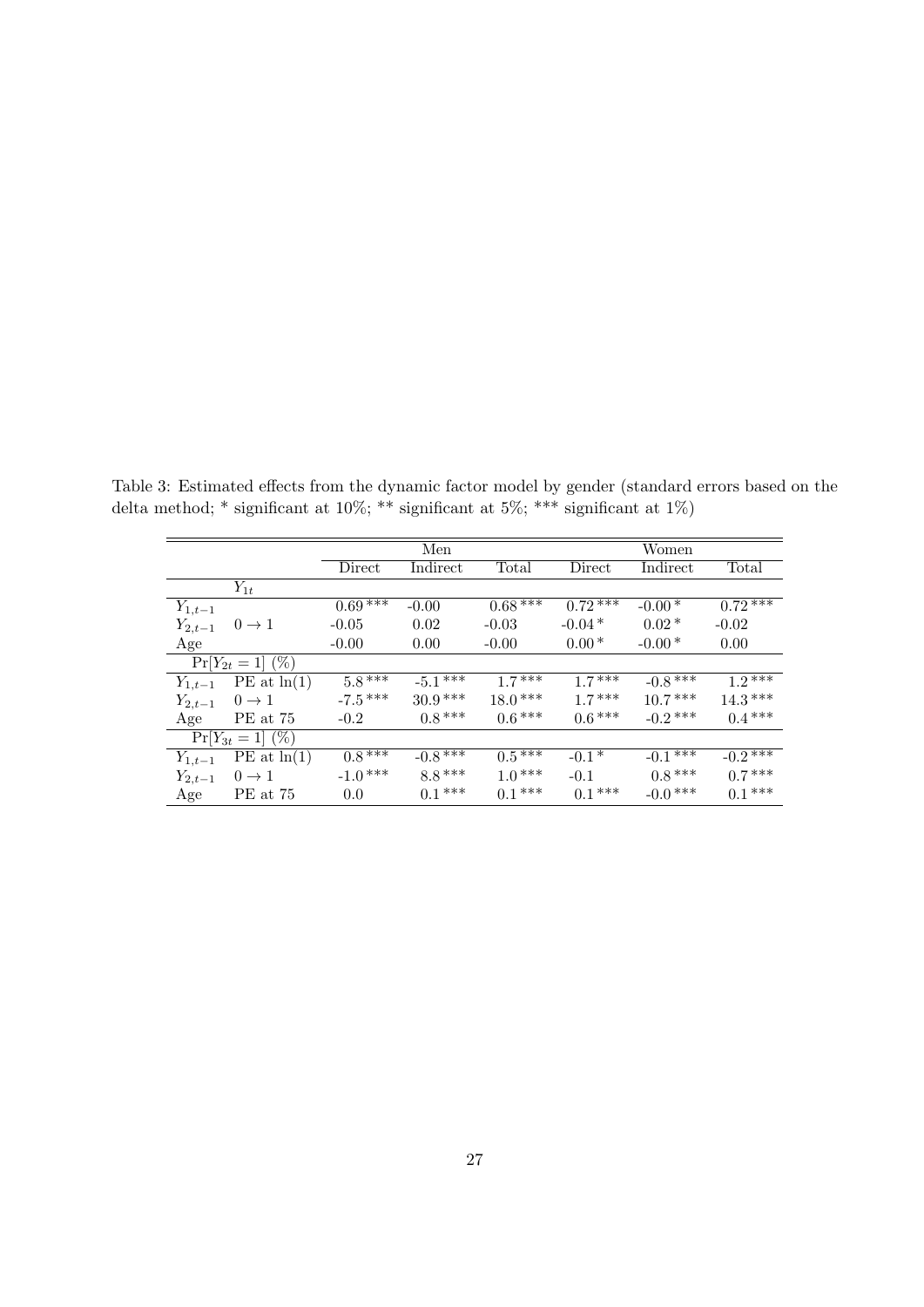

<span id="page-29-0"></span>Figure 1: Distribution of patients by gender and year of birth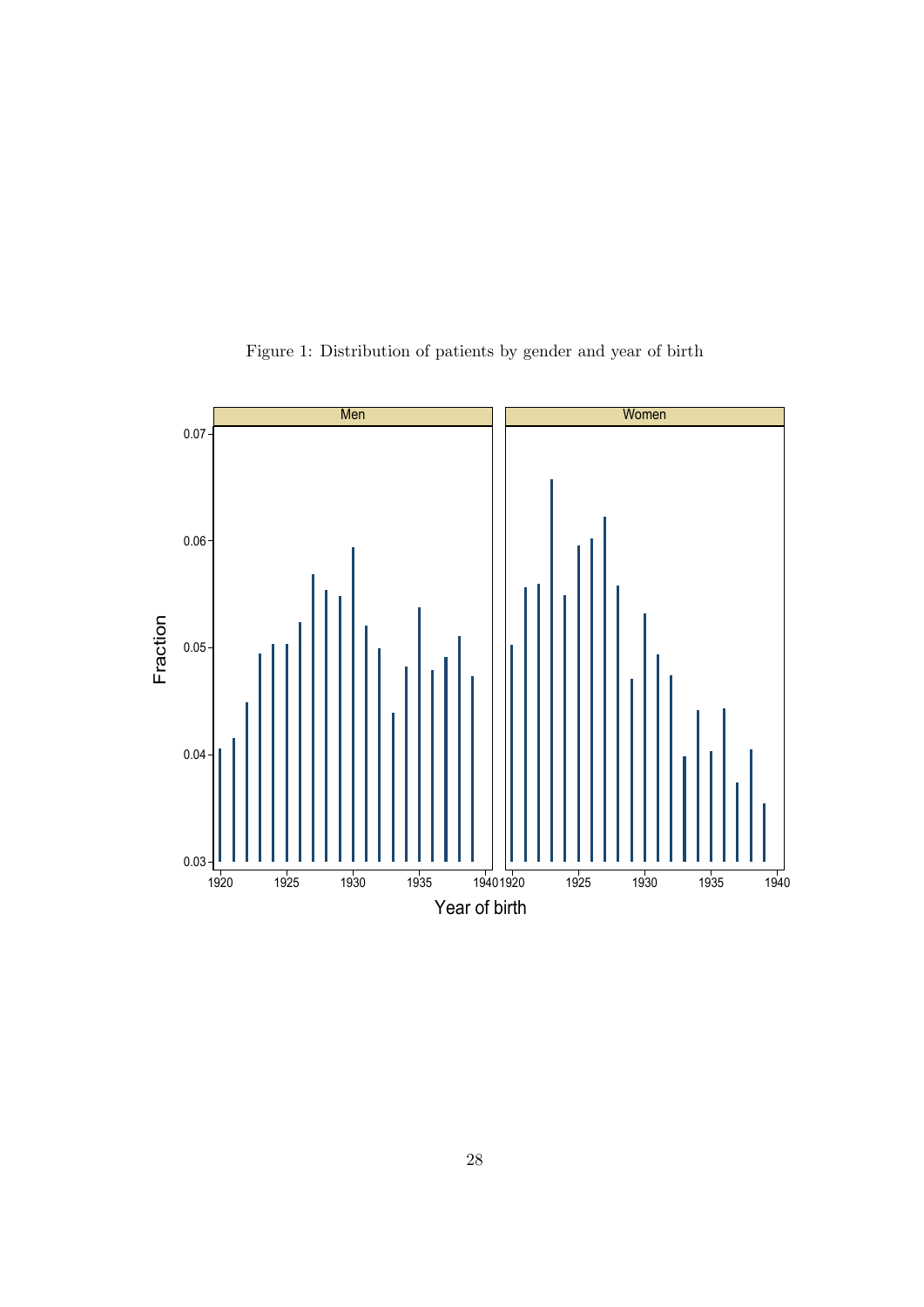

<span id="page-30-0"></span>Figure 2: Medical drug use by gender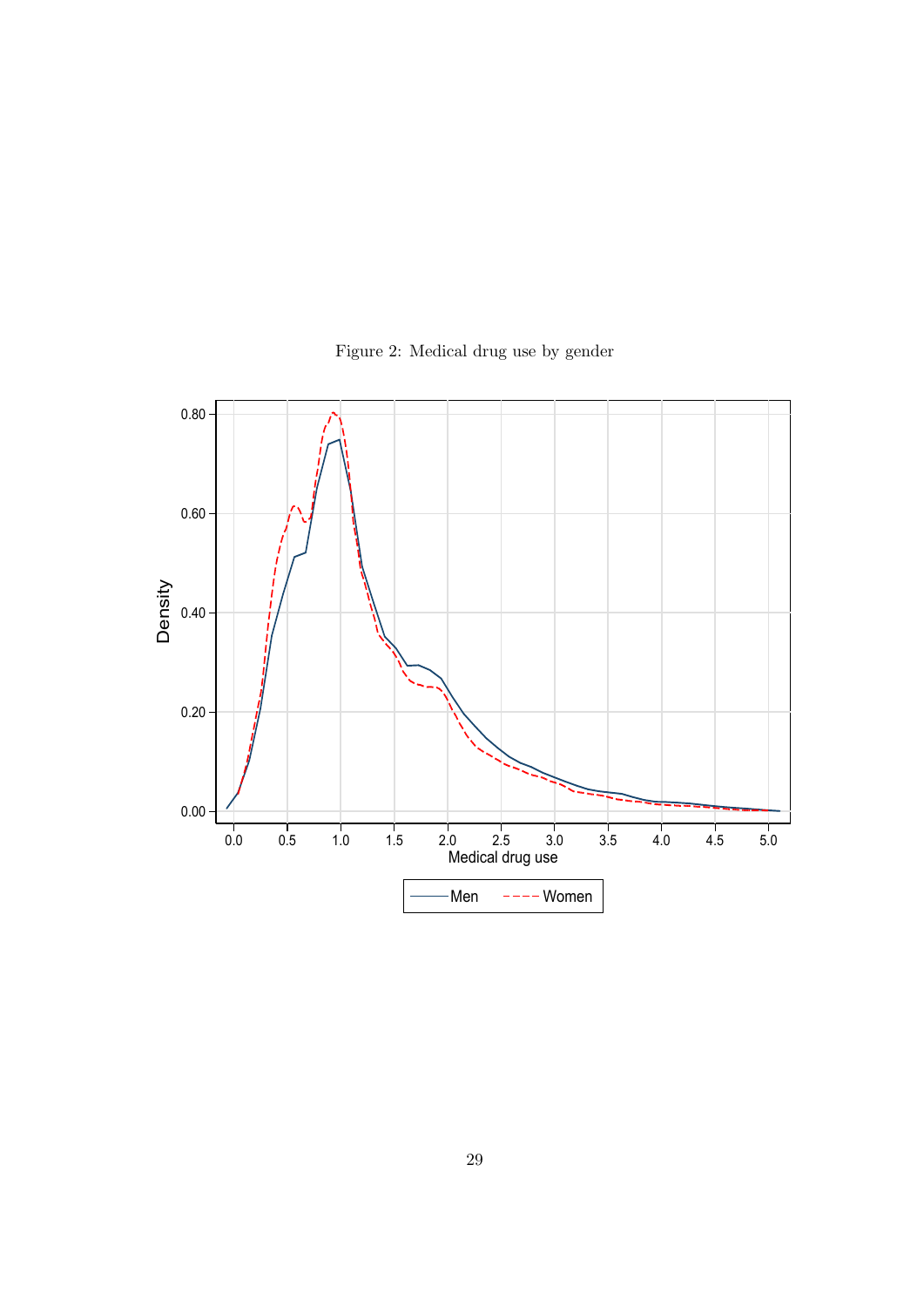

<span id="page-31-0"></span>Figure 3: Age profile of average drug use, hospitalization and mortality by gender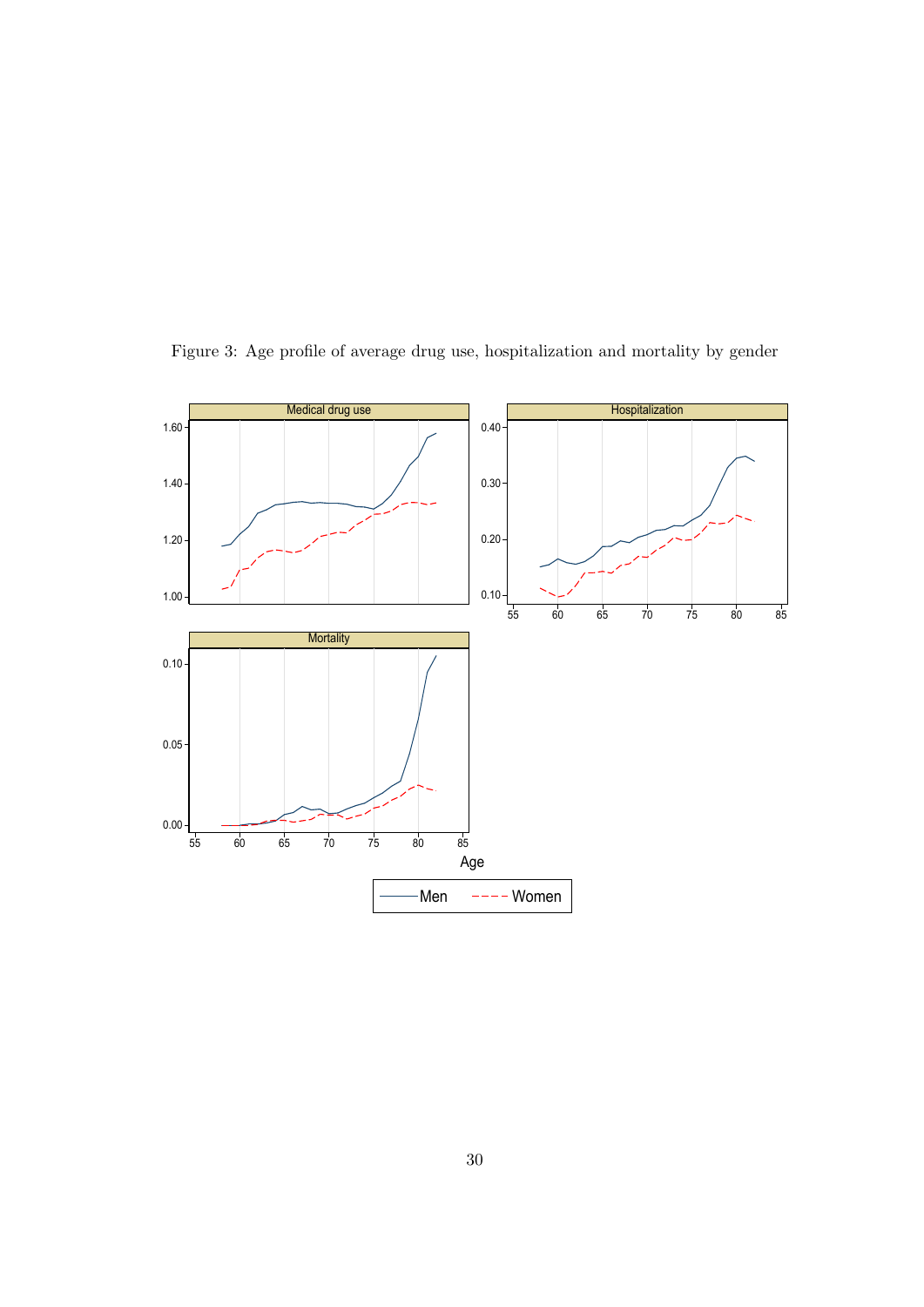## Appendix

## <span id="page-32-0"></span>A Structure of the function  $q$  and its Jacobian matrix

Write the vector of p structural parameters in the model as  $\psi = (\psi_1, \psi_2)$ , where  $\psi_1$  is the subvector of  $\psi$  containing the  $p_1$  parameters entering the function g linearly, and  $\psi_2$  is the subvector of  $\psi$ containing the  $p_2$  parameters entering g non-linearly, with  $p_1 + p_2 = p$ . By convention, let  $\psi_1$  be the p<sub>1</sub>-subvector of  $\psi$  containing the parameters of the low of motion of the outcomes equation [\(2\)](#page-5-1), and  $\psi_2$  be the p<sub>2</sub>-subvector of  $\psi$  containing the parameters of the reduced-form equation [\(3\)](#page-5-2) and of the initial condition equation [\(5\)](#page-6-1). Then, the following relationship links the reduced-form parameters in  $\theta$  to the structural parameters in  $\psi$ 

$$
\theta = g(\psi) = Q(\psi_2) \psi_1,
$$

where  $Q(\psi_2)$  is a  $q \times p_1$  matrix that does not depend on  $\psi_1$ . The  $p \times q$  Jacobian matrix of  $g(\psi)$  is then

$$
G(\psi) = \frac{\partial g(\psi)}{\partial \psi} = \begin{bmatrix} \frac{\partial g(\psi)}{\partial \psi_1} \\ \frac{\partial g(\psi)}{\partial \psi_2} \end{bmatrix} = \begin{bmatrix} Q(\psi_2)^{\top} \\ \psi_1^{\top} Q_1(\psi_2)^{\top} \\ \vdots \\ \psi_1^{\top} Q_h(\psi_2)^{\top}, \\ \vdots \end{bmatrix}
$$

.

where  $Q_h(\psi_2)$  is the  $q \times p_1$  matrix of the partial derivatives of  $Q(\psi_2)$  with respect to the h-th element of  $\psi_2$ .

To illustrate, consider the special case of three time periods  $(T = 2)$ , one observed outcome Y  $(J = 1)$ , one exogenous time-varying regressor X  $(k = 1)$ , one exogenous time-invariant regressor W and a constant term  $(l = 2)$ . Initial conditions include the initial value of the observed outcome  $Y$ , the exogenous time-invariant regressor  $W$ , and no pre-sample health shock. In this case, the low of motion of the outcome is

$$
Y_{it}^* = a\eta_{it} + b_0 + b_w W_i + b_x X_{it} + b_y Y_{i,t-1} + U_{it}.
$$

The law of motion for the latent factor is

$$
\eta_{it} = \rho \eta_{i,t-1} + c_x X_{it} + c_y Y_{i,t-1} + \omega V_{it}.
$$

The initial condition equation is

$$
\eta_{i0} = d_w W_i + d_y Y_{i0}.
$$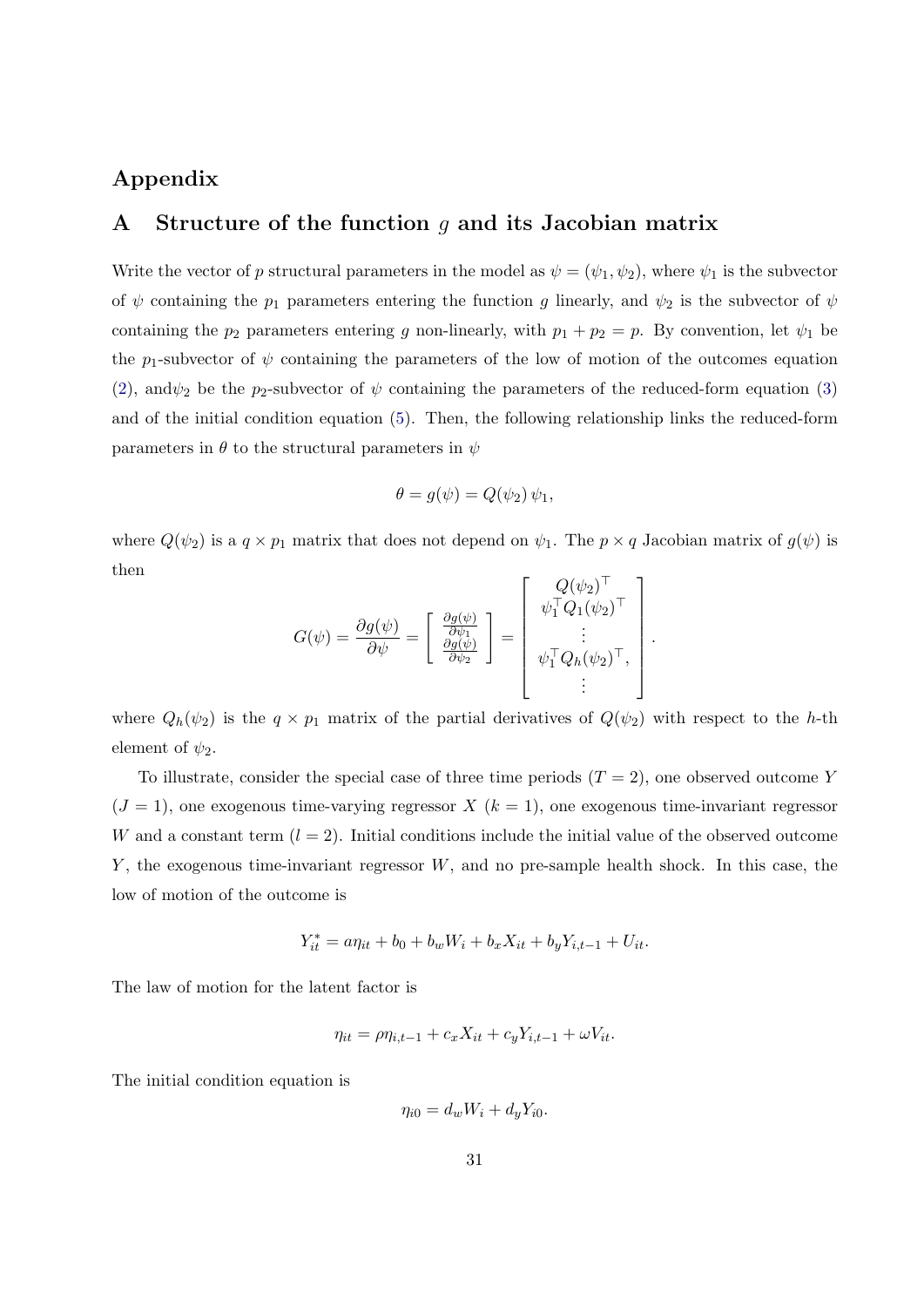The reduced-form equation is then

$$
Y_{it}^* = b_0^* + b_{wt}^* W_i + \sum_{s=0}^1 b_{xs}^* X_{i,t-s} + \sum_{s=0}^1 b_{ys}^* Y_{i,t-s-1} + d_{yt}^* Y_{i0} + \sum_{s=0}^1 r_s^* V_{i,t-s} + U_{it}, \qquad t = 1, 2.
$$

Thus, in this case the vector of  $q = 11$  reduced-form parameters is

$$
\theta = (b_0^*, b_{w1}^*, b_{w2}^*, b_{x0}^*, b_{x1}^*, b_{y0}^*, b_{y1}^*, d_{y2}^*, d_{y2}^*, r_0^*, r_1^*).
$$

Let  $\psi = (\psi_1, \psi_2)$  be the vector of  $p = 10$  structural parameters, where  $\psi_1 = (b_0, b_w, b_x, b_y, a)$ and  $\psi_2 = (d_w, d_y, c_x, c_y, \rho)$ . In this case, the relationship between  $\theta$  and  $\psi$  can be rewritten as  $\theta=g(\psi)=Q(\psi_2)\,\psi_1,$  where  $\mathbf{r}$  $\overline{1}$ 

$$
Q(\psi_2) = \left[\begin{array}{cccccc} 1 & 0 & 0 & 0 & 0 \\ 0 & 1 & 0 & 0 & \rho d_w \\ 0 & 1 & 0 & 0 & \rho^2 d_w \\ 0 & 0 & 1 & 0 & c_x \\ 0 & 0 & 0 & 0 & \rho c_x \\ 0 & 0 & 0 & 1 & c_y \\ 0 & 0 & 0 & 0 & \rho c_y \\ 0 & 0 & 0 & 0 & \rho d_y \\ 0 & 0 & 0 & 0 & 0 & 1 \\ 0 & 0 & 0 & 0 & 0 & 1 \\ 0 & 0 & 0 & 0 & 0 & \rho \end{array}\right].
$$

The  $10 \times 11$  Jacobian matrix of  $g(\psi)$  is then

$$
G(\psi) = \begin{bmatrix} 1 & 0 & 0 & 0 & 0 & 0 & 0 & 0 & 0 & 0 & 0 & 0 \\ 0 & 1 & 1 & 0 & 0 & 0 & 0 & 0 & 0 & 0 & 0 & 0 \\ 0 & 0 & 0 & 1 & 0 & 0 & 0 & 0 & 0 & 0 & 0 \\ 0 & 0 & 0 & 0 & 0 & 1 & 0 & 0 & 0 & 0 & 0 \\ 0 & \rho d_w & \rho^2 d_w & c_x & \rho c_x & c_y & \rho c_y & \rho d_y & \rho^2 d_y & 1 & \rho \\ 0 & \rho a & \rho^2 a & 0 & 0 & 0 & 0 & 0 & 0 & 0 & 0 \\ 0 & 0 & 0 & 0 & 0 & 0 & 0 & \rho a & \rho^2 a & 0 & 0 \\ 0 & 0 & 0 & 0 & a & \rho a & 0 & 0 & 0 & 0 & 0 \\ 0 & 0 & 0 & 0 & 0 & a & \rho a & 0 & 0 & 0 & 0 \\ 0 & d_w a & 2\rho d_w a & 0 & c_x a & 0 & c_y a & d_y a & 2\rho d_y a & 0 & a \end{bmatrix}.
$$

Notice that the matrix  $G(\psi)$  is of full row rank only if  $\rho \neq 0$  and  $a \neq 0$ .